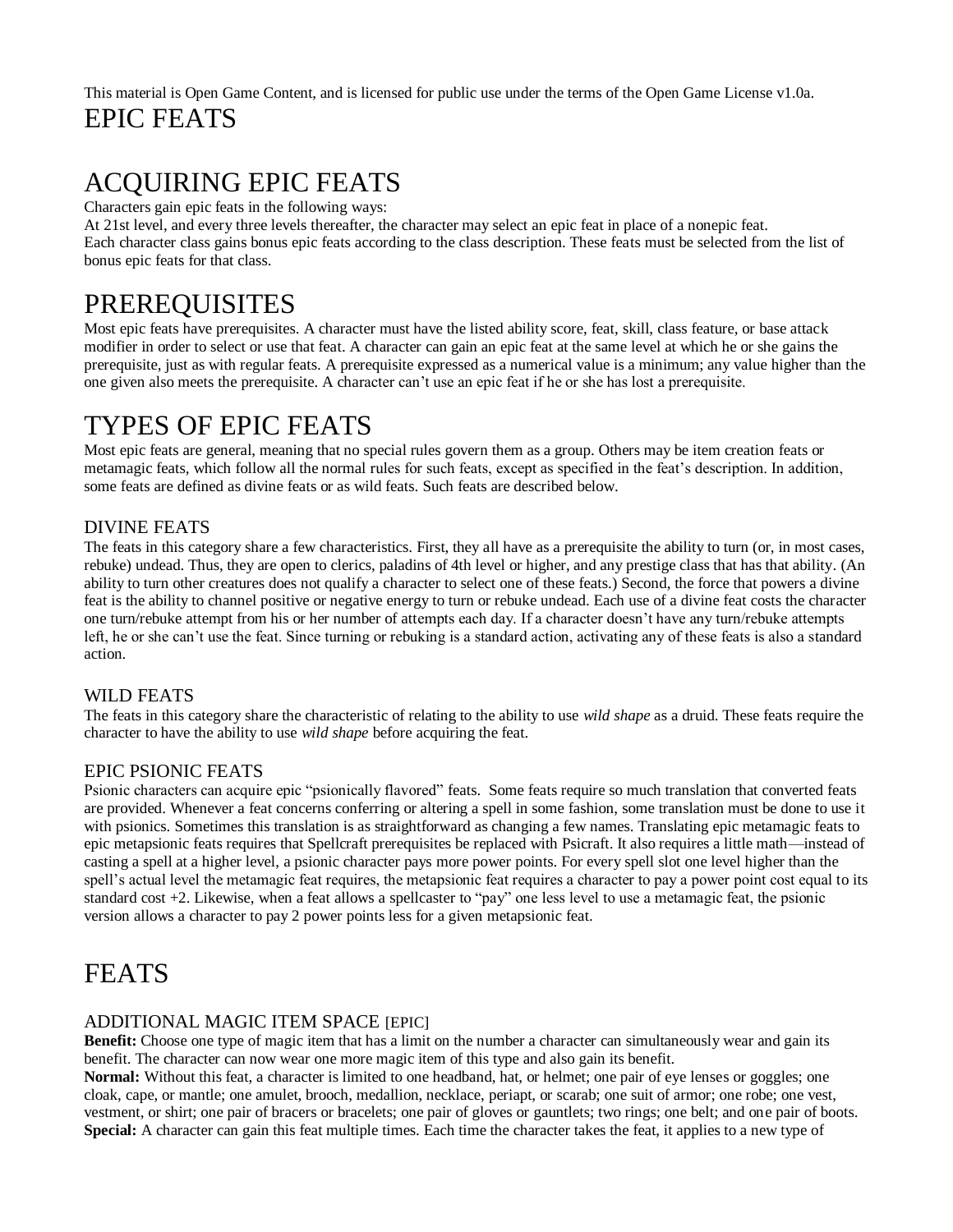wearable magic item.

### ARMOR SKIN **[EPIC]**

**Benefit:** The character gains a +1 natural armor bonus to Armor Class, or his or her existing natural armor bonus increases by 1.

**Special:** A character can gain this feat multiple times. Its effects stack.

# AUGMENTED ALCHEMY [EPIC]

### **Prerequisites:** Int 21, Craft(alchemy) 24 ranks.

**Benefit:** Whenever creating an alchemical item or substance, the character can choose to make it more powerful than normal by adding +20 to the DC required to create it and multiplying its price by 5. If the item or substance deals damage, double the damage dealt. If the item or substance doesn't deal damage, double the duration of its effect. If the item or substance doesn't deal damage and doesn't have a specific listed duration (or has an instantaneous duration), double all dimensions of its area. If the item or substance doesn't fit any of these categories, then it cannot be affected by this feat. See the Craft (alchemy) skill description.

## AUTOMATIC QUICKEN SPELL [EPIC]

**Prerequisites:** Quicken Spell, Spellcraft 30 ranks, ability to cast 9th-level arcane or divine spells.

**Benefit:** The character may cast all 0-, 1st-, 2nd-, and 3rd-level spells as quickened spells without using higher-level spell slots. The normal limit to the number of quickened spells a character may cast per round applies. Spells with a casting time of more than 1 full round can't be quickened.

**Special:** A character can gain this feat multiple times. Each time a character takes the feat, the spells of his or her next three lowest spell levels can now be quickened with no adjustment to their spell slots. This feat doesn't increase the casting time for those spells that normally become full-round actions when cast in metamagic form.

# AUTOMATIC SILENT SPELL [EPIC]

**Prerequisites:** Silent Spell, Spellcraft 24 ranks, ability to cast 9th-level arcane or divine spells.

**Benefit:** The character may cast all 0-, 1st-, 2nd-, and 3rd-level spells as silent spells without using higher-level spell slots. **Special:** A character can gain this feat multiple times. Each time a character takes the feat, the spells of his or her next three lowest spell levels can now be silenced with no adjustment to their spell slots. This feat doesn't increase the casting time for those spells that normally become full-round actions when cast in metamagic form. However, since bard spells can't be enhanced with the Silent Spell feat, they can't be affected by this feat either.

## AUTOMATIC STILL SPELL [EPIC]

**Prerequisites:** Still Spell, Spellcraft 27 ranks, ability to cast 9th-level arcane or divine spells.

**Benefit:** The character may cast all 0-, 1st-, 2nd-, and 3rd-level spells as stilled spells without using higher-level spell slots. **Special:** A character can gain this feat multiple times. Each time a character takes the feat, the spells of his or her next three lowest spell levels can now be stilled with no adjustment to their spell slots. This feat doesn't increase the casting time for those spells that normally become full-round actions when cast in metamagic form.

## BANE OF ENEMIES [EPIC]

**Prerequisites:** Survival 24 ranks, five or more favored enemies.

**Benefit:** Any weapon the character wields against one of his or her favored enemies is treated as a bane weapon for that creature type (thus, its enhancement bonus is increased by  $+2$  and it deals  $+2d6$  points of damage). This ability doesn't stack with similar abilities.

## BLINDING SPEED [EPIC]

### **Prerequisite:** Dex 25.

**Benefit:** The character can act as if *hasted* for 5 rounds each day. The duration of the effect need not be consecutive rounds. Activating this power is a free action.

**Special:** A character can gain this feat multiple times. Each time he or she takes the feat, it grants an additional 5 rounds of *haste* per day.

## BONUS DOMAIN [EPIC]

**Prerequisites:** Wis 21, ability to cast 9th-level divine spells.

**Benefit:** Choose an additional domain from the character's deity's domain list. The character now has access to that domain's spells as normal for his or her domain spells and the domain's granted powers.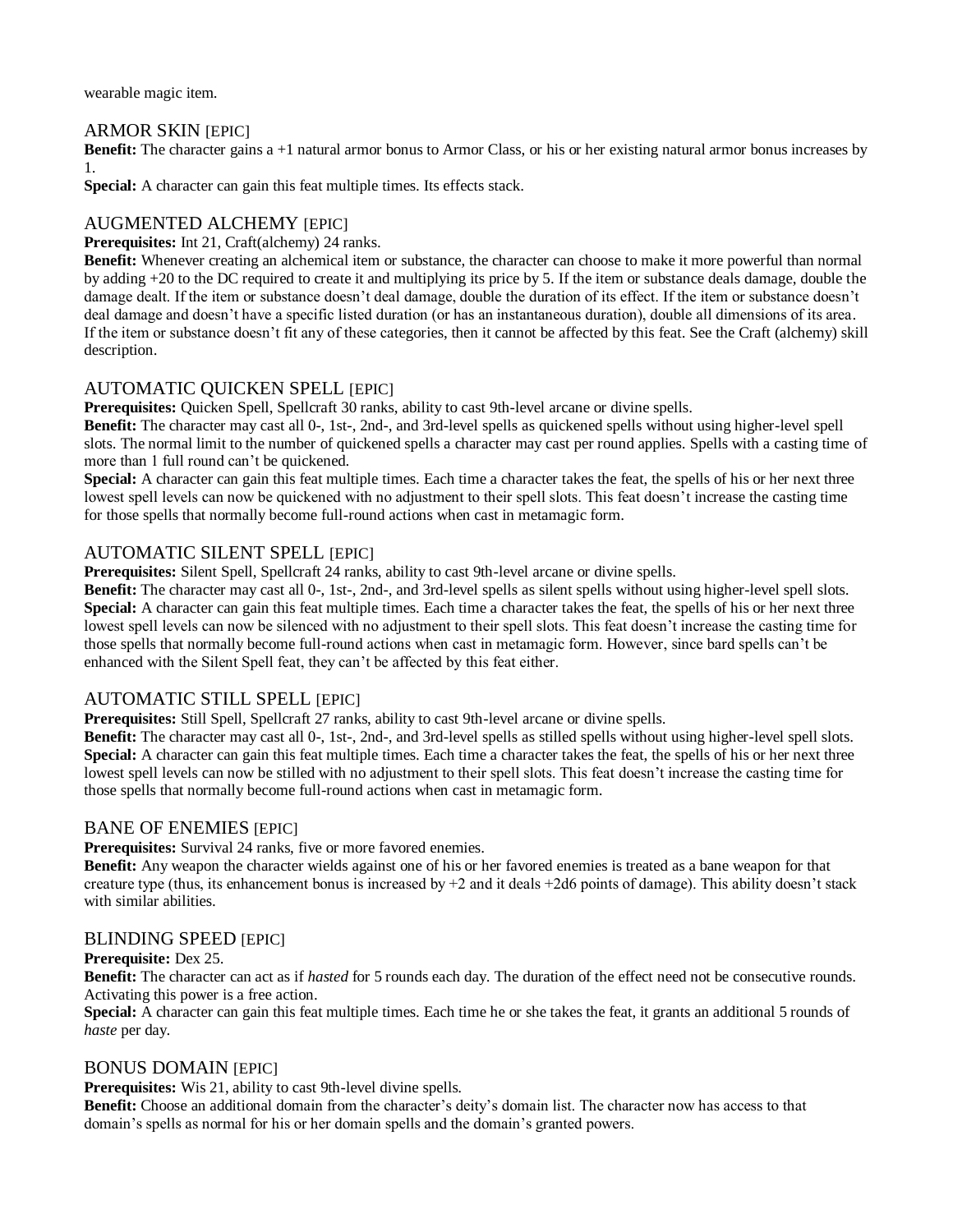**Special:** A character can gain this feat multiple times. Each time he or she takes the feat, it applies to a different domain.

# BULWARK OF DEFENSE [EPIC]

**Prerequisites:** Con 25, defensive stance 3/day.

**Benefit:** The character's defensive stance bonuses increase to +4 Strength, +6 Constitution, +4 resistance bonus on all saves, and +6 dodge bonus to AC.

# CHAOTIC RAGE [EPIC]

**Prerequisites:** Rage 5/day, chaotic alignment. **Benefit:** Any weapon the character wields while in a rage is treated as an anarchic weapon (it is chaos-aligned and deals an extra 2d6 points of damage against creatures of lawful alignment). This ability does not stack with similar abilities.

# COLOSSAL WILD SHAPE [WILD][EPIC]

**Prerequisite:** The ability to *wild shape* into a Gargantuan creatur*e.* **Benefit:** The character can use his or her *wild shape* to take the shape of a Colossal animal. **Normal:** Without this feat, a character cannot *wild shape* into an animal of greater than Huge size.

## COMBAT ARCHERY [EPIC]

**Prerequisites:** Dodge, Mobility, Point Blank Shot.

**Benefit:** The character does not incur any attacks of opportunity for firing a bow when threatened. **Normal:** Without this feat, a character incurs an attack of opportunity from all opponents who threaten him or her whenever he or she uses a bow.

## CRAFT EPIC MAGIC ARMS AND ARMOR [ITEM CREATION] [EPIC]

**Prerequisites:** Craft Magic Arms and Armor, Knowledge (arcana) 28 ranks, Spellcraft 28 ranks. **Benefit:** The character can craft magic arms and armor which exceed the normal limits for such items

## CRAFT EPIC ROD [ITEM CREATION][EPIC]

**Prerequisites:** Craft Rod, Knowledge (arcana) 32 ranks, Spellcraft 32 ranks. **Benefit:** The character can craft rods that exceed the normal limits for such items.

# CRAFT EPIC STAFF [ITEM CREATION][EPIC]

**Prerequisites:** Craft Staff, Knowledge (arcana) 35 ranks, Spellcraft 35 ranks. **Benefit:** The character can craft staffs that exceed the normal limits for such items.

## CRAFT EPIC WONDROUS ITEM [ITEM CREATION][EPIC]

**Prerequisites:** Craft Wondrous Item, Knowledge (arcana) 26 ranks, Spellcraft 26 ranks. **Benefit:** The character can craft wondrous items that exceed the normal limits for such items.

## DAMAGE REDUCTION [EPIC]

### **Prerequisite:** Con 21.

**Benefit:** The character gains damage reduction 3/–. This does not stack with damage reduction granted by magic items or nonpermanent magical effects, but it does stack with any damage reduction granted by permanent magical effects, class features, or this feat itself.

**Special:** A character can gain this feat multiple times. Each time he or she gains the feat, his or her damage reduction increases by 3.

## DEAFENING SONG [EPIC]

**Prerequisites:** Perform 24 ranks, bardic music class feature.

**Benefit:** The character can use song or poetics to temporarily deafen all enemies within a 30-foot spread from him or her. A successful Fortitude save (DC  $10 + 1/2$  the character's class level + the character's Charisma modifier) negates the effect. The deafening effect lasts for as long as the character continues the deafening song. The character can choose to exclude any characters from this effect. The character may sing, play, or recite a deafening song while taking other mundane actions, but not magical ones (see the bard's inspire courage ability for more details). The character may keep up the deafening song for a maximum of 10 rounds. Using the deafening song counts as one of the character's uses of song or poetics for the day.

# DEATH OF ENEMIES **[EPIC]**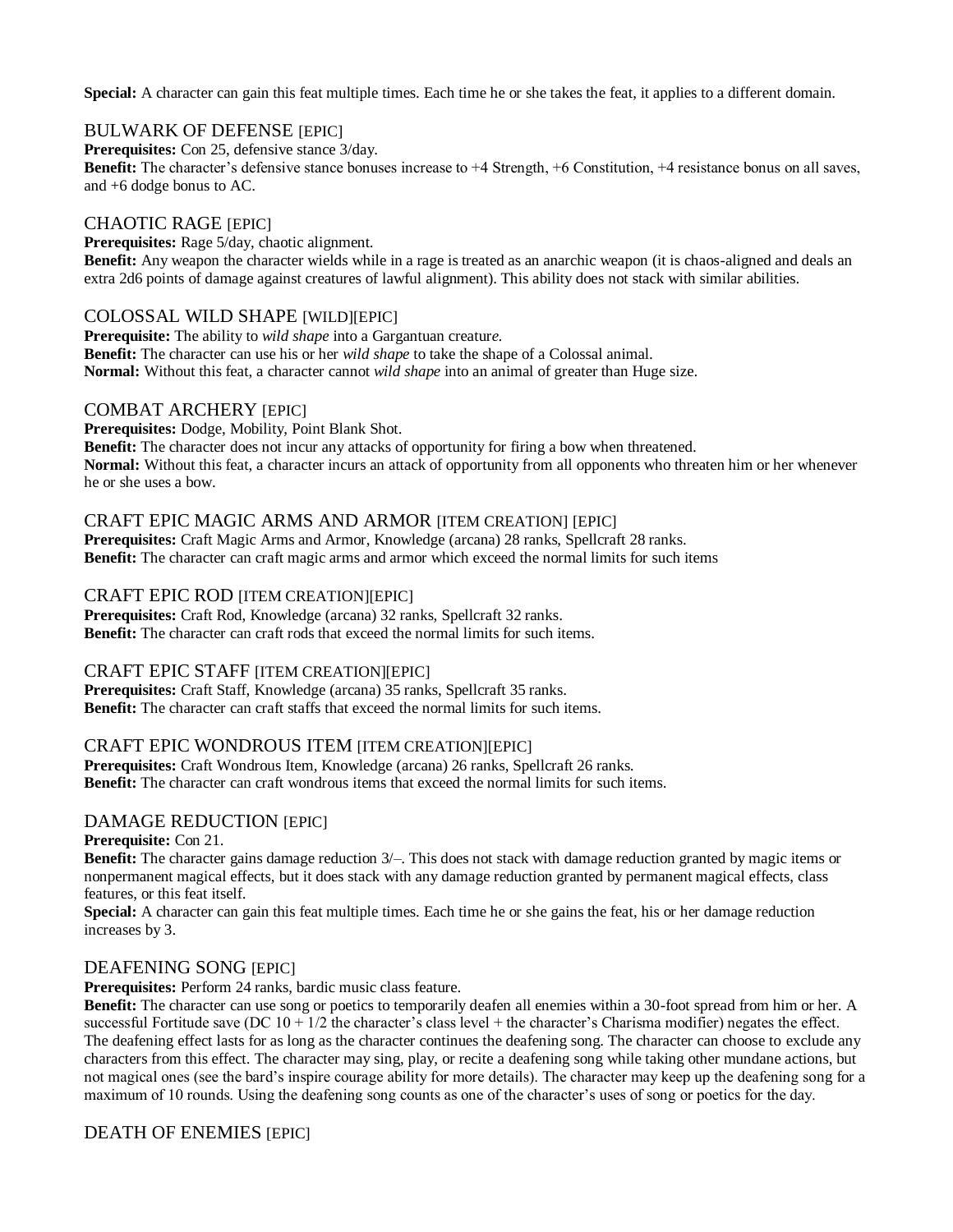**Prerequisites:** Bane of Enemies, Survival 30 ranks, five or more favored enemies.

**Benefit:** Any time the character scores a critical hit against one of his or her favored enemies, it must make a Fortitude save (DC 10 + 1/2 character's ranger class level + character's Wisdom modifier) or die instantly. **Special:** Creatures immune to critical hits can't be affected by this feat.

## DEVASTATING CRITICAL [EPIC]

**Prerequisites:** Str 25, Cleave, Great Cleave, Improved Critical (chosen weapon), Overwhelming Critical (chosen weapon), Power Attack, Weapon Focus (chosen weapon).

**Benefit:** Whenever the character scores a critical hit with the chosen weapon, the target must make a Fortitude save (DC 10 + 1/2 character level + character's Strength modifier) or die instantly. (Creatures immune to critical hits can't be affected by this feat.)

**Special:** A character can gain this feat multiple times. Its effects do not stack. Each time a character takes the feat, it applies to a different type of weapon.

## DEXTEROUS FORTITUDE [EPIC]

**Prerequisites:** Dex 25, slippery mind class feature.

**Benefit:** Once per round, when targeted by an effect that requires a Fortitude saving throw, the character may make a Reflex save instead to avoid the effect (evasion is not applicable).

## DEXTEROUS WILL [EPIC]

**Prerequisites:** Dex 25, slippery mind class feature.

**Benefit:** Once per round, when targeted by an effect that requires a Will saving throw, the character may make a Reflex save instead to avoid the effect (evasion is not applicable).

## DIMINUTIVE WILD SHAPE [WILD][EPIC]

**Prerequisite:** Ability to *wild shape* into a Huge animal.

**Benefit:** The character can use *wild shape* to take the shape of a Diminutive animal.

**Normal:** Without this feat, a character cannot *wild shape* into an animal of smaller than Tiny size.

## DIRE CHARGE [EPIC]

**Prerequisite:** Improved Initiative.

**Benefit:** If the character charges a foe during the first round of combat (or the surprise round, if the character is allowed to act in it), he or she can make a full attack against the opponent charged.

**Normal:** Without this feat, a character may only make a single attack as part of a charge.

## DISTANT SHOT [EPIC]

**Prerequisites:** Dex 25, Far Shot, Point Blank Shot, Spot 20 ranks. **Benefit:** The character may throw or fire a ranged weapon at any target within line of sight, with no penalty for range.

## DRAGON WILD SHAPE [WILD][EPIC]

**Prerequisites:** Wis 30, Knowledge (nature) 30 ranks, *wild shape* 6/day.

**Benefit:** The character may use *wild shape* to change into a dragon (black, blue, green, red, white, brass, bronze, copper, gold, or silver). The size limitation is the same as the character's limitation on animal size. The character gains all extraordinary and supernatural abilities of the dragon whose form he or she takes.

# EFFICIENT ITEM CREATION [EPIC]

**Prerequisites:** Item creation feat to be selected, Knowledge (arcana) 24 ranks, Spellcraft 24 ranks. **Benefit:** Select an item creation feat. Creating a magic item using that feat requires one day per 10,000 gp of the item's market price, with a minimum of one day.

**Normal:** Without this feat, creating a magic item requires one day for each 1,000 gp of the item's market price. **Special:** A character can gain this feat multiple times. Its effects do not stack. Each time a character takes the feat, it applies to a different item creation feat.

## ENERGY RESISTANCE **[EPIC]**

**Benefit:** Choose a type of energy (acid, cold, electricity, fire, or sonic). The character gains resistance 10 to that type of energy, or the character's existing resistance to that type of energy increases by 10. This feat does not stack with energy resistance granted by magic items or nonpermanent magical effects.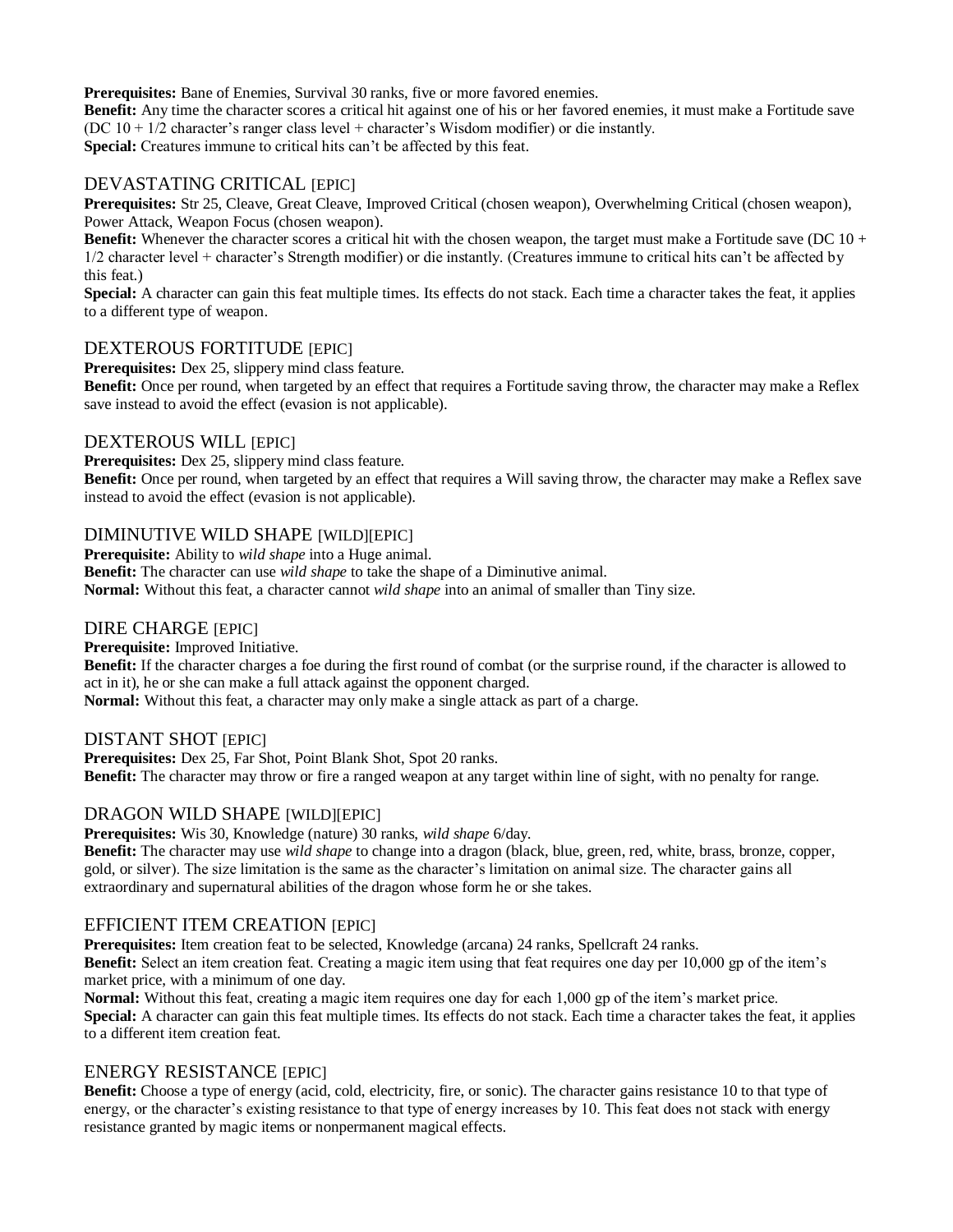**Special:** A character can gain this feat multiple times. If the same type of energy is chosen, the effects stack.

# ENHANCE SPELL [METAMAGIC][EPIC]

### **Prerequisite:** Maximize Spell.

**Benefit:** The damage cap for the character's spells increases by 10 dice (for spells that deal a number of dice of damage equal to caster level) or by 5 dice (for spells that deal a number of dice of damage equal to half caster level). An enhanced spell uses up a spell slot four levels higher than the spell's actual level. This feat has no effect on spells that don't specifically deal a number of dice of damage equal to the caster's level or half level, even if the spell's effect is largely dictated by the caster's level.

**Normal:** Without this feat, use the damage dice caps indicated in the spell's description.

**Special:** A character may gain this feat multiple times. Each time he or she selects this feat, the damage cap increases by 10 dice or 5 dice, as appropriate to the spell, and the enhanced spell takes up a spell slot an additional four levels higher.

### EPIC DODGE [EPIC]

**Prerequisites:** Dex 25, Dodge, Tumble 30 ranks, improved evasion, defensive roll class feature.

**Benefit:** Once per round, when struck by an attack from an opponent the character has designated as the object of his or her dodge, the character may automatically avoid all damage from the attack.

# EPIC ENDURANCE [EPIC]

**Prerequisites:** Con 25, Endurance.

**Benefit:** Whenever the character makes a check for performing a physical action that extends over a period of time, he or she gets a +10 bonus on the check.

## EPIC EXPANDED KNOWLEDGE [EPIC, PSIONIC]

You learn another power.

**Prerequisites:** Character level 21st, ability to manifest powers of the normal maximum power level in at least one psionic class.

**Benefit:** You learn one additional power at any level up to the highest level of power you can manifest. You can choose any power, even one that is part of another discipline's list or another class's list.

**Special:** You can gain this feat multiple times. Each time, you learn one new power at any level up to the highest level of power you can manifest.

### EPIC FORTITUDE [EPIC]

**Benefit:** The character gains a +4 bonus on all Fortitude saving throws.

## EPIC INSPIRATION [EPIC]

**Prerequisites:** Cha 25, Perform 30 ranks, bardic music class feature.

**Benefit:** All competence bonuses, dodge bonuses, and morale bonuses granted by the character's bardic music ability increase by +1. If you have the inspire greatness bardic music ability, it grants one additional bonus HD. Special: A character can gain this feat multiple times. Its effects stack.

## EPIC LEADERSHIP [EPIC]

**Prerequisites:** Cha 25, Leadership, Leadership score 25.

**Benefit:** The character attracts a cohort and followers as shown below on Table: Epic Leadership. In all other ways Epic Leadership functions as the Leadership feat.

**Normal:** The Leadership feat provides no benefit for leadership scores beyond 25.

### **Table: Epic Leadership**

| Leadership   | <b>Cohort</b> | -Number of Followers by Level ———————— |     |     |     |     |     |     |     |     |      |  |
|--------------|---------------|----------------------------------------|-----|-----|-----|-----|-----|-----|-----|-----|------|--|
| <b>Score</b> | Level         | 1st                                    | 2nd | 3rd | 4th | 5th | 6th | 7th | 8th | 9th | 10th |  |
| 25           | 17th          | 135                                    | 13  |     | 4   |     |     |     |     |     |      |  |
| 26           | 18th          | 160                                    | 16  |     |     |     |     |     |     |     |      |  |
| 27           | 18th          | 190                                    | 19  | 10  |     |     |     |     |     |     |      |  |
| 28           | 19th          | 220                                    | 22  |     | h   |     |     |     |     |     |      |  |
| 29           | 19th          | 260                                    | 26  |     |     |     |     |     |     |     |      |  |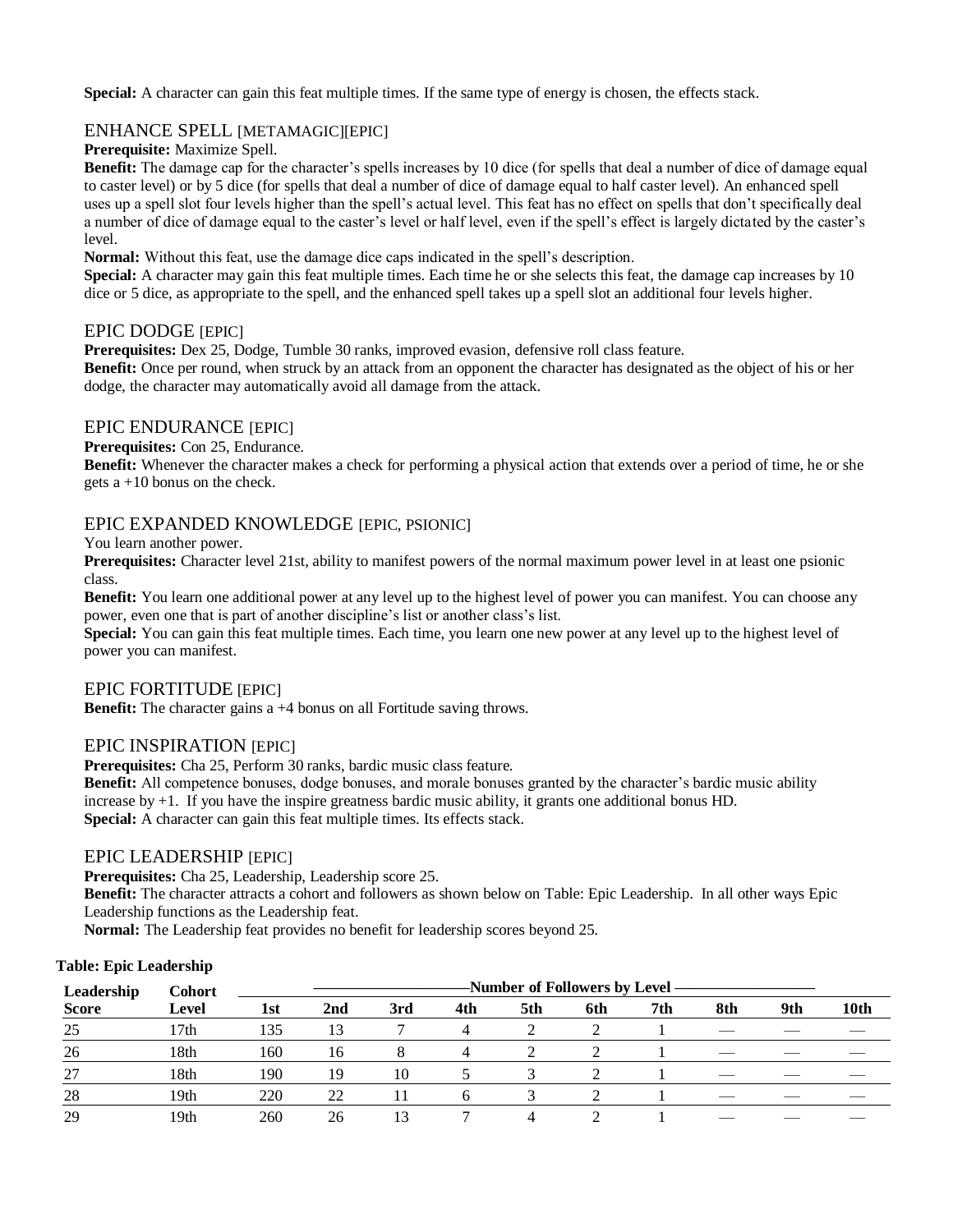| 30       | 20th             | 300      | 30  | 15 | 8  | 4  | 2 |   |                |  |
|----------|------------------|----------|-----|----|----|----|---|---|----------------|--|
| 31       | 20th             | 350      | 35  | 18 | 9  | 5  | 3 | 2 |                |  |
| 32       | 21st             | 400      | 40  | 20 | 10 |    | 3 | 2 |                |  |
| 33       | 21st             | 460      | 46  | 23 | 12 | 6  | 3 | 2 |                |  |
| 34       | 22nd             | 520      | 52  | 26 | 13 | 6  | 3 | 2 |                |  |
| 35       | 22nd             | 590      | 59  | 30 | 15 | 8  | 4 | 2 |                |  |
| 36       | 23rd             | 660      | 66  | 33 | 17 | 9  | 5 | 3 | 2              |  |
| 37       | 23rd             | 740      | 74  | 37 | 19 | 10 | 5 | 3 | 2              |  |
| 38       | 24th             | 820      | 82  | 41 | 21 | 11 | 6 | 3 | $\mathfrak{D}$ |  |
| 39       | 24th             | 910      | 91  | 46 | 23 | 12 | 6 | 3 | 2              |  |
| 40       | 25 <sub>th</sub> | 1000     | 100 | 50 | 25 | 13 |   | 4 | 2              |  |
| $per +1$ | $+1/2*$          | $+100**$ |     | ÷  |    |    |   |   |                |  |

**Leadership Score:** A character's Leadership score equals his or her level plus any Charisma modifier. Outside factors can affect a character's Leadership score, as detailed in the Leadership feat.

**Cohort Level:** The character can attract a cohort of up to this level. Regardless of the character's Leadership score, he or she can't recruit a cohort of his or her level or higher.

**Number of Followers by Level:** The character can lead up to the indicated number of characters of each level.

\*The maximum cohort level increases by 1 for every 2 points of Leadership above 40. \*\*The number of 1st-level followers increases by 100 for every point of Leadership above 40.

†A character can command one-tenth as many 2nd-level followers as 1st-level followers. A character can command one-half as many 3rd-level followers as 2nd-level followers, one-half as many 4th-level followers as 3rd-level followers, and so on (round fractions up, except any fraction less than 1 rounds to 0). A character can't have a follower of higher than 20th level. Table: Example Special Epic Cohorts presents some creatures that make good cohorts for epic characters.

| <b>Creature</b>        | <b>Alignment</b> | <b>Level Equivalent</b> |  |
|------------------------|------------------|-------------------------|--|
| Angel, astral deva     | Any good         | 20 <sub>nd</sub>        |  |
| Dragon, ancient silver | Lawful good      | 42nd                    |  |
| Couatl                 | Lawful good      | 16th                    |  |
| Giant, cloud           | Neutral good     | 24th                    |  |
| Ghaele                 | Chaotic good     | 20st                    |  |
| Giant, storm           | Chaotic good     | 28th                    |  |
| Dragon, wyrm brass     | Chaotic good     | 42th                    |  |
| Dragon turtle          | Neutral          | 21st                    |  |
| Hydra, 12-headed       | Neutral          | 19th                    |  |
| Roc                    | Neutral          | 23rd                    |  |
| Dragon, ancient green  | Lawful evil      | 40th                    |  |
| Devil, ice (gelugon)   | Lawful evil      | 21st                    |  |
| Giant, cloud           | Neutral evil     | 24th                    |  |
| Demon, glabrezu        | Chaotic evil     | 23rd                    |  |
| Demon, succubus        | Chaotic evil     | 12th                    |  |
| Dragon, wyrm white     | Chaotic evil     | 41 <sup>th</sup>        |  |

#### **Table: Example Special Epic Cohorts**

### EPIC PROWESS [EPIC]

**Benefit:** Gain a +1 bonus on all attacks. **Special:** A character can gain this feat multiple times. Its effects stack.

### EPIC PSIONIC FOCUS [EPIC, PSIONIC]

You can expend your psionic focus to greater effect.

**Prerequisites:** Character level 21st, ability to manifest powers of the normal maximum power level in at least one psionic class.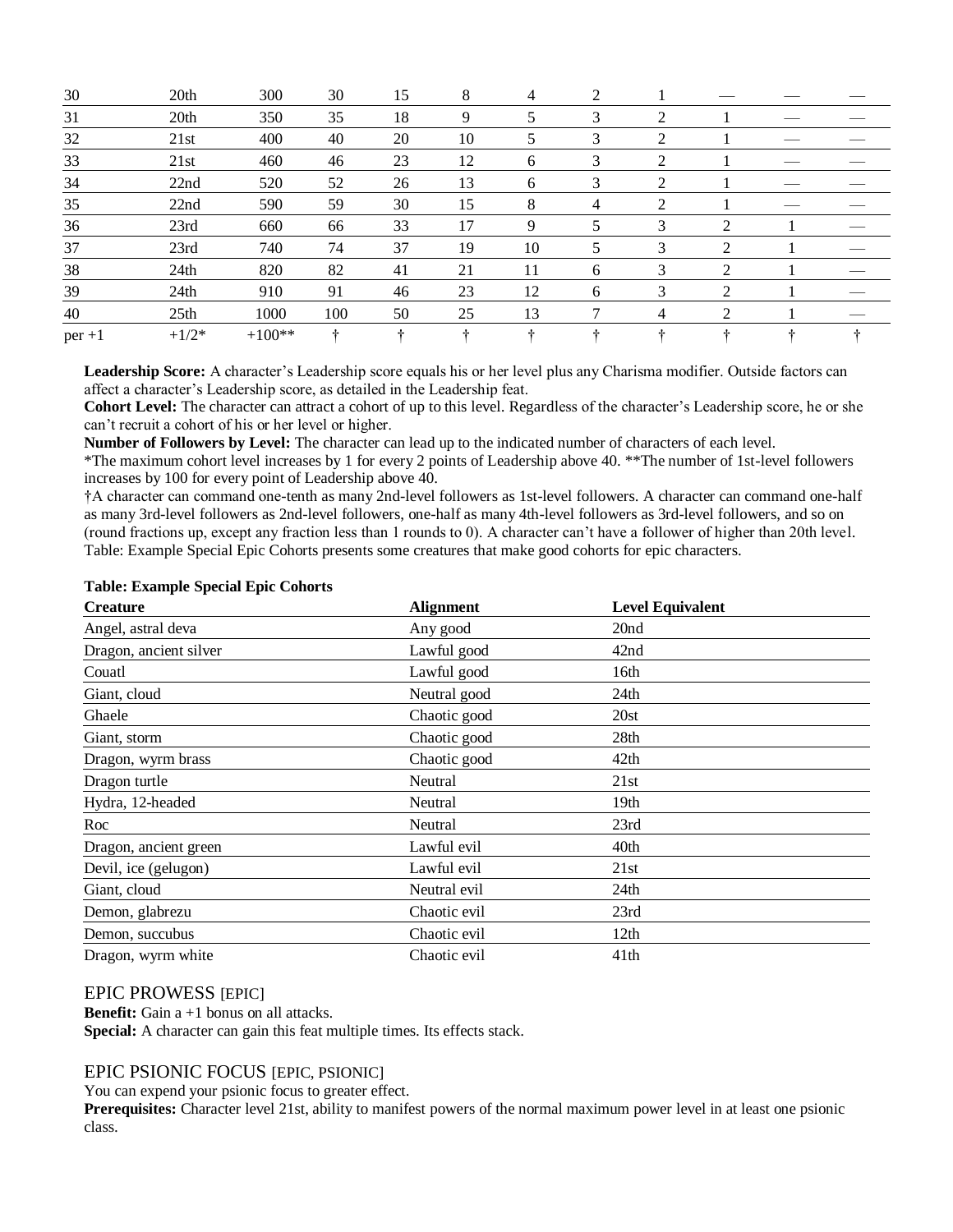**Benefit:** When you expend your psionic focus, you can simultaneously use two feats that require a psionic focus to be expended, instead of just one. The feats must be stackable. You must still spend the requisite power points required to use each metapsionic feat, and you cannot exceed the power point limit set by your manifester level. **Special:** You can take this feat multiple times. Each time you do so, you can simultaneously use one additional feat that requires a psionic focus to be expended.

### EPIC REFLEXES [EPIC]

**Benefit:** The character gains a +4 bonus on all Reflex saving throws.

### EPIC REPUTATION [EPIC]

**Benefit:** The character gains a +4 bonus on Bluff, Diplomacy, Gather Information, Intimidate, and Perform checks.

### EPIC SKILL FOCUS [EPIC]

**Prerequisite:** 20 ranks in the skill selected.

**Benefit:** The character gains a +10 bonus on all skill checks with that skill.

**Special:** A character can gain this feat multiple times. Its effects do not stack. Each time a character takes the feat, it applies to a different skill.

## EPIC SPEED [EPIC]

**Prerequisites:** Dex 21, Run.

**Benefit:** The character's speed increases by 30 feet. This benefit does not stack with increased speed granted by magic items or nonpermanent magical effects.

**Special:** This feat only functions when the character is wearing medium armor, light armor, or no armor.

### EPIC SPELL FOCUS [EPIC]

**Prerequisites:** Greater Spell Focus and Spell Focus in the school selected, ability to cast at least one 9th-level spell of the school to be chosen.

**Benefit:** Add +1 to the Difficulty Class for all saving throws against spells from the school of magic the character selects to focus on. This stacks with the bonuses from Spell Focus and Greater Spell Focus.

**Special:** A character can gain this feat multiple times. Its effects do not stack. Each time the character takes the feat, it applies to a different school of magic.

## EPIC SPELL PENETRATION [EPIC]

**Prerequisites:** Greater Spell Penetration, Spell Penetration.

**Benefit:** The character gets a +2 bonus on caster level checks to beat a creature's spell resistance. This stacks with the bonuses from Spell Penetration and Greater Spell Penetration.

## EPIC SPELLCASTING [EPIC]

**Prerequisite:** Spellcraft 24 ranks, Knowledge (arcana) 24 ranks, ability to cast 9th-level arcane spells. OR Spellcraft 24 ranks, Knowledge (religion) 24 ranks, ability to cast 9th-level divine spells. OR Spellcraft 24 ranks, Knowledge (nature) 24 ranks, ability to cast 9th-level divine spells.

**Benefit:** The character may develop and cast epic spells. If the character is an arcane spellcaster, he or she may cast a number of epic spells per day equal to his or her ranks in Knowledge (arcana) divided by 10. If the character is a divine spellcaster, he or she may cast a number of epic spells per day equal to his or her ranks in Knowledge (religion) or Knowledge (nature) divided by 10.

**Special:** If the character meets more than one set of prerequisites, the limit on the number of spells he or she may cast per day is cumulative.

## EPIC TOUGHNESS [EPIC]

**Benefit:** The character gains +30 hit points. Special: A character can gain this feat multiple times. Its effects stack.

## EPIC WEAPON FOCUS [EPIC]

**Prerequisite:** Weapon Focus in the chosen weapon.

**Benefit:** Add a +2 bonus to all attack rolls the character makes using the selected weapon.

**Special:** A character can gain this feat multiple times. Its effects do not stack. Each time the character takes the feat it applies to a different type of weapon.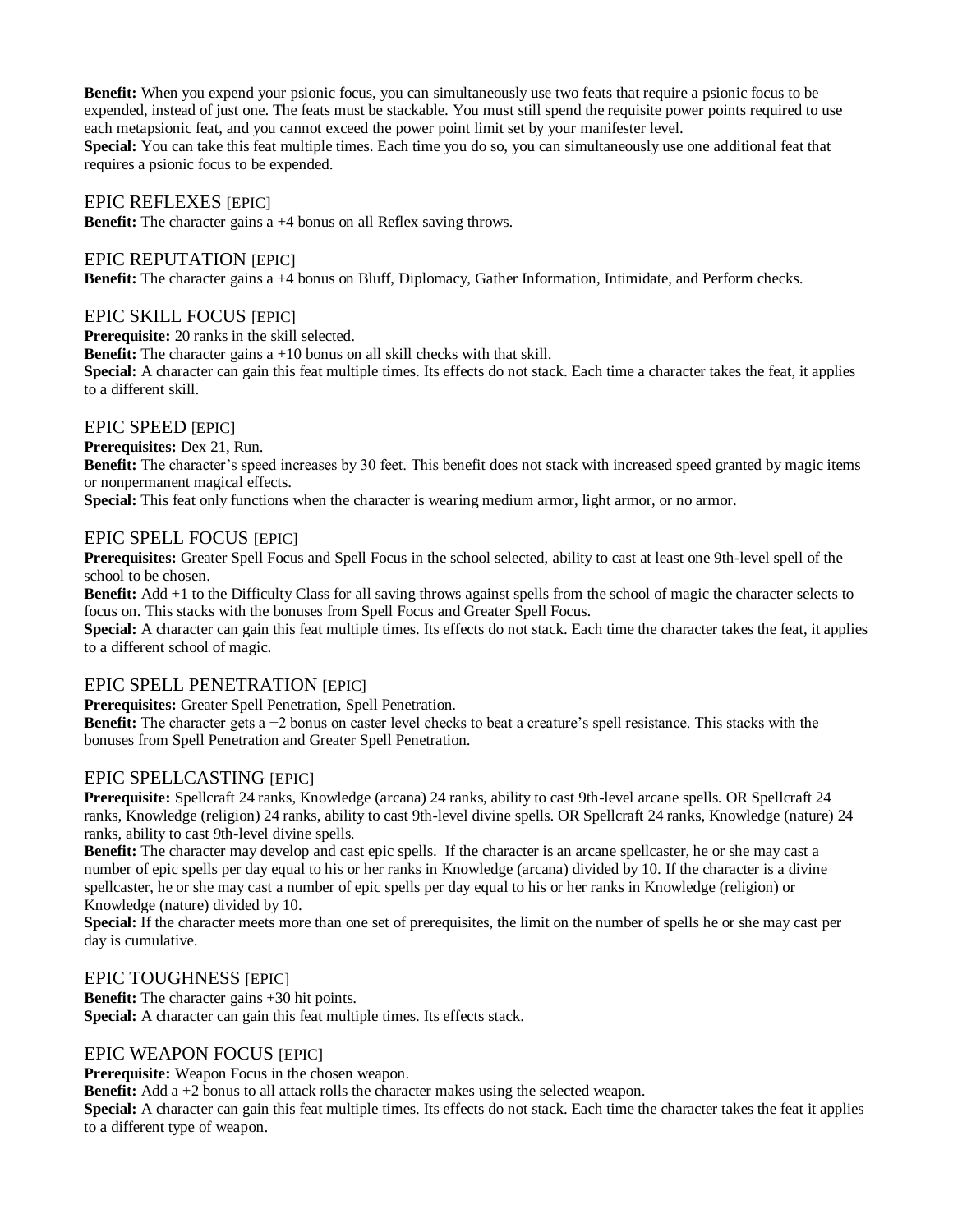# EPIC WEAPON SPECIALIZATION [EPIC]

**Prerequisites:** Epic Weapon Focus, Weapon Focus, Weapon Specialization (all in the chosen weapon).

**Benefit:** Add +4 to all damage the character deals using the selected weapon. If the weapon is a ranged weapon, the damage bonus only applies if the target is within 30 feet.

**Special:** A character can gain this feat multiple times. Its effects do not stack. Each time the character takes the feat, it applies to a different type of weapon.

## EPIC WILL [EPIC]

**Benefit:** The character gains a +4 bonus on all Will saving throws.

# EXCEPTIONAL DEFLECTION [EPIC]

**Prerequisites:** Dex 21, Wis 19, Deflect Arrows, Improved Unarmed Strike.

**Benefit:** The character can deflect any ranged attacks (including spells that require ranged touch attacks) as if they were arrows.

### EXTENDED LIFE SPAN [EPIC]

**Benefit:** Add one-half the maximum result of the character's race's maximum age modifier to the character's normal middle age, old, and venerable age categories. Calculate the character's maximum age using the new venerable number. This feat can't lower the character's current age category.

Special: A character can gain this feat multiple times. Its effects stack.

## FAMILIAR SPELL [EPIC]

**Prerequisite:** Int 25 (if the character's spellcasting is controlled by Intelligence) or Cha 25 (if the character's spellcasting is controlled by Charisma).

**Benefit:** Choose one arcane spell the character knows of 8th level or lower. The character's familiar can now use this spell once per day as a spell-like ability, at a caster level equal to the character's caster level. A character cannot bestow a spell to his or her familiar if the spell normally has a material component cost of more than 1 gp or an XP cost.

**Special:** A character can gain this feat multiple times. Each time the character takes the feat, he or she can give his or her familiar a different spell-like ability or another daily use of the same spell-like ability.

# FAST HEALING [EPIC]

**Prerequisite:** Con 25.

**Benefit:** The character gains fast healing 3, or the character's existing fast healing increases by 3. This feat does not stack with fast healing granted by magic items or nonpermanent magical effects. **Special:** This feat may be taken multiple times. Its effects stack.

### FINE WILD SHAPE [WILD][EPIC]

**Prerequisite:** Ability to *wild shape* into a Diminutive creatur*e.*  **Benefit:** The character can use his or her *wild shape* to take the shape of a Fine animal. **Normal:** Without this feat, a character cannot *wild shape* into an animal smaller than Tiny size.

## FORGE EPIC RING [ITEM CREATION][EPIC]

**Prerequisites:** Forge Ring, Knowledge (arcana) 35 ranks, Spellcraft 35 ranks. **Benefit:** The character can forge magic rings that exceed the normal limits for such items.

## GARGANTUAN WILD SHAPE [WILD][EPIC]

**Prerequisite:** Ability to *wild shape* into a Huge animal. **Benefit:** The character can use your *wild shape* to take the shape of a Gargantuan animal. **Normal:** Without this feat, a character cannot *wild shape* into an animal greater than Huge size.

## GREAT CHARISMA [EPIC]

**Benefit:** The character's Charisma increases by 1 point. Special: A character can gain this feat multiple times. Its effects stack.

## GREAT CONSTITUTION [EPIC]

**Benefit:** The character's Constitution increases by 1 point.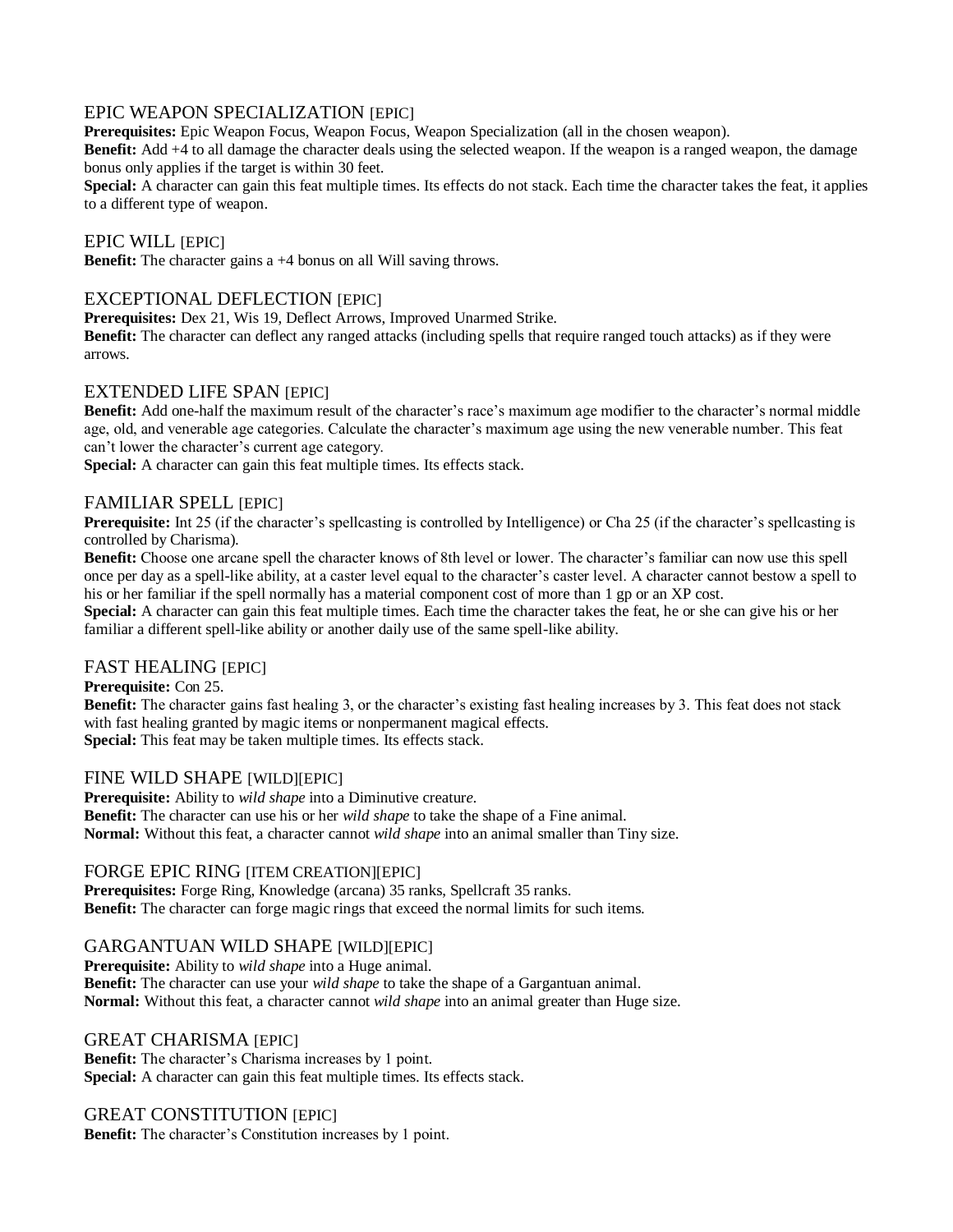Special: A character can gain this feat multiple times. Its effects stack.

### **GREAT DEXTERITY [EPIC]**

**Benefit:** The character's Dexterity increases by 1 point. **Special:** A character can gain this feat multiple times. Its effects stack.

### GREAT INTELLIGENCE [EPIC]

**Benefit:** The character's Intelligence increases by 1 point. Special: A character can gain this feat multiple times. Its effects stack.

### GREAT SMITING [EPIC]

**Prerequisites:** Cha 25, smite ability (from class feature or domain granted power).

**Benefit:** Whenever the character makes a successful smite attack, add twice the appropriate level to damage (rather than just the character's level).

**Special:** A character may select this feat multiple times. Its effects stack. Remember that two doublings equals a tripling, and so forth.

### GREAT STRENGTH [EPIC]

**Benefit:** The character's Strength increases by 1 point. Special: A character can gain this feat multiple times. Its effects stack.

### GREAT WISDOM [EPIC]

**Benefit:** The character's Wisdom increases by 1 point. **Special:** A character can gain this feat multiple times. Its effects stack.

## GROUP INSPIRATION [EPIC]

**Prerequisite:** Perform 30 ranks, bardic music class feature.

**Benefit:** The number of allies the character can affect with his or her inspire competence or inspire greatness bardic music ability doubles. When inspiring competence in multiple allies, the character can choose different skills to inspire for different allies.

**Special:** A character can gain this feat multiple times. Its effects stack. Remember that two doublings equals a tripling, and so forth.

## HINDERING SONG [EPIC]

**Prerequisite:** Deafening Song, Perform 27 ranks, bardic music class feature.

**Benefit:** The character can use song or poetics to hinder enemy spellcasters within a 30-foot spread from the character. To successfully cast a spell within this area, a spellcaster must make a Concentration check as if he or she were casting defensively, and all such checks have a penalty equal to half the character's level. The character can choose to exclude any characters from this effect. The character may sing, play, or recite a hindering song while taking other mundane actions, but not magical ones (see the bard's inspire courage ability for more details). The character may keep up the hindering song for a maximum of 10 rounds. Using the hindering song counts as one of the character's uses of song or poetics for the day.

## HOLY STRIKE [EPIC]

**Prerequisites:** Smite evil class feature, any good alignment.

**Benefit:** Any weapon the character wields is treated as a holy weapon (is good-aligned and deals an extra 2d6 points of damage against creatures of evil alignment).If the weapon already has an alignment, this feat has no effect on the weapon.

## IGNORE MATERIAL COMPONENTS [EPIC]

**Prerequisites:** Eschew Materials, Spellcraft 25 ranks, ability to cast 9th-level arcane or divine spells. **Benefit:** The character may cast spells without any material components. This feat does not affect the need for a focus or divine focus.

## IMPROVED ALIGNMENT-BASED CASTING [EPIC]

**Prerequisites:** Access to domain of Chaos, Evil, Good, or Law, alignment must match domain chosen, ability to cast 9thlevel divine spells.

**Benefit:** Select an alignment-based domain (Chaos, Evil, Good, or Law) to which the character has access. The character casts spells with that alignment descriptor at +3 caster level.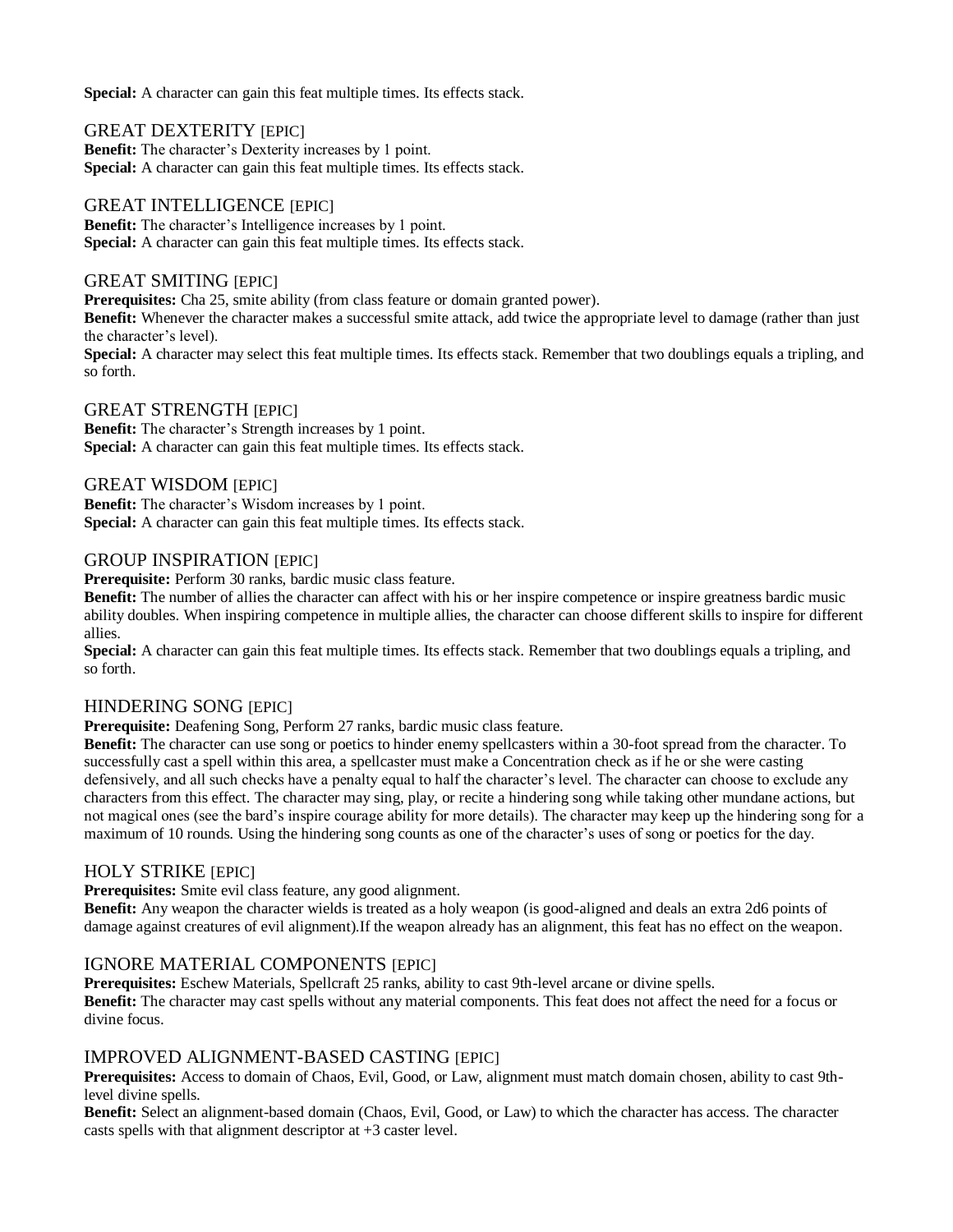**Special:** This benefit overrides (does not stack with) the granted powers of the Chaos, Evil, Good, and Law domains. A character may select this feat multiple times. Its effects do not stack. Each time a character takes the feat, it applies to a different alignment-based domain to which the character has access.

# IMPROVED ARROW OF DEATH [EPIC]

**Prerequisites:** Dex 19, Wis 19, Point Blank Shot, Precise Shot, arrow of death class feature. **Benefit:** Add +2 to the DC of the character's arrows of death. This feat may be taken multiple times. Its effects stack.

# IMPROVED AURA OF COURAGE [EPIC]

**Prerequisite:** Cha 25, aura of courage class ability. **Benefit:** The character's aura of courage grants a +8 morale bonus on saving throws against fear effects.

# IMPROVED AURA OF DESPAIR [EPIC]

**Prerequisite:** Cha 25, aura of despair class ability. **Benefit:** The character's aura of despair causes a  $-4$  morale penalty on all saving throws.

## IMPROVED COMBAT CASTING [EPIC]

**Prerequisites:** Combat Casting, Concentration 25 ranks. **Benefit:** The character doesn't incur attacks of opportunity for casting spells when threatened.

## IMPROVED COMBAT REFLEXES [EPIC]

**Prerequisites:** Dex 21, Combat Reflexes.

**Benefit:** There is no limit to the number of attacks of opportunity the character can make in one round. (the character still can't make more than one attack of opportunity for a given oppertunity.)

## IMPROVED DARKVISION [EPIC]

**Prerequisite:** Darkvision.

**Benefit:** The range of the character's darkvision doubles. This feat does not stack with darkvision granted by magic items or nonpermanent magical effects.

**Special:** This feat may be taken multiple times. Its effects stack. Remember that two doublings equals a tripling, and so on.

## IMPROVED DEATH ATTACK [EPIC]

**Prerequisites:** Death attack class feature, sneak attack +5d6. **Benefit:** Add +2 to the DC of the character's death attack. **Special:** This feat may be taken multiple times. Its effects stack.

## IMPROVED ELEMENTAL WILD SHAPE [WILD][EPIC]

**Prerequisites:** Wis 25, ability to *wild shape* into an elemental.

**Benefit:** The character's ability to *wild shape* into an elemental is expanded to include all elemental creatures (not just air, earth, fire, and water elementals) of any size that the character can take when using *wild shape* to become an animal. The character gains all extraordinary and supernatural abilities of the elemental whose form he or she takes.

**Normal:** Without this feat, a character may only *wild shape* into a Small, Medium-size, or Large air, earth, fire, or water elemental.

## IMPROVED FAVORED ENEMY [EPIC]

**Prerequisite:** Five or more favored enemies.

**Benefit:** Add +1 to the bonus on Bluff, Listen, Sense Motive, Spot, and Survival checks and damage rolls against all the character's favored enemies.

**Special:** This feat may be taken multiple times. Its effects stack.

## IMPROVED HEIGHTEN SPELL [EPIC]

**Prerequisites:** Heighten Spell, Spellcraft 20 ranks. **Benefit:** As Heighten Spell, but there is no limit to the level to which the character can heighten the spell. **Normal:** Without this feat, a spell can only be heightened to a maximum of 9th level.

## IMPROVED KI STRIKE [EPIC]

**Prerequisites:** Wis 21, *Ki* strike (adamantine).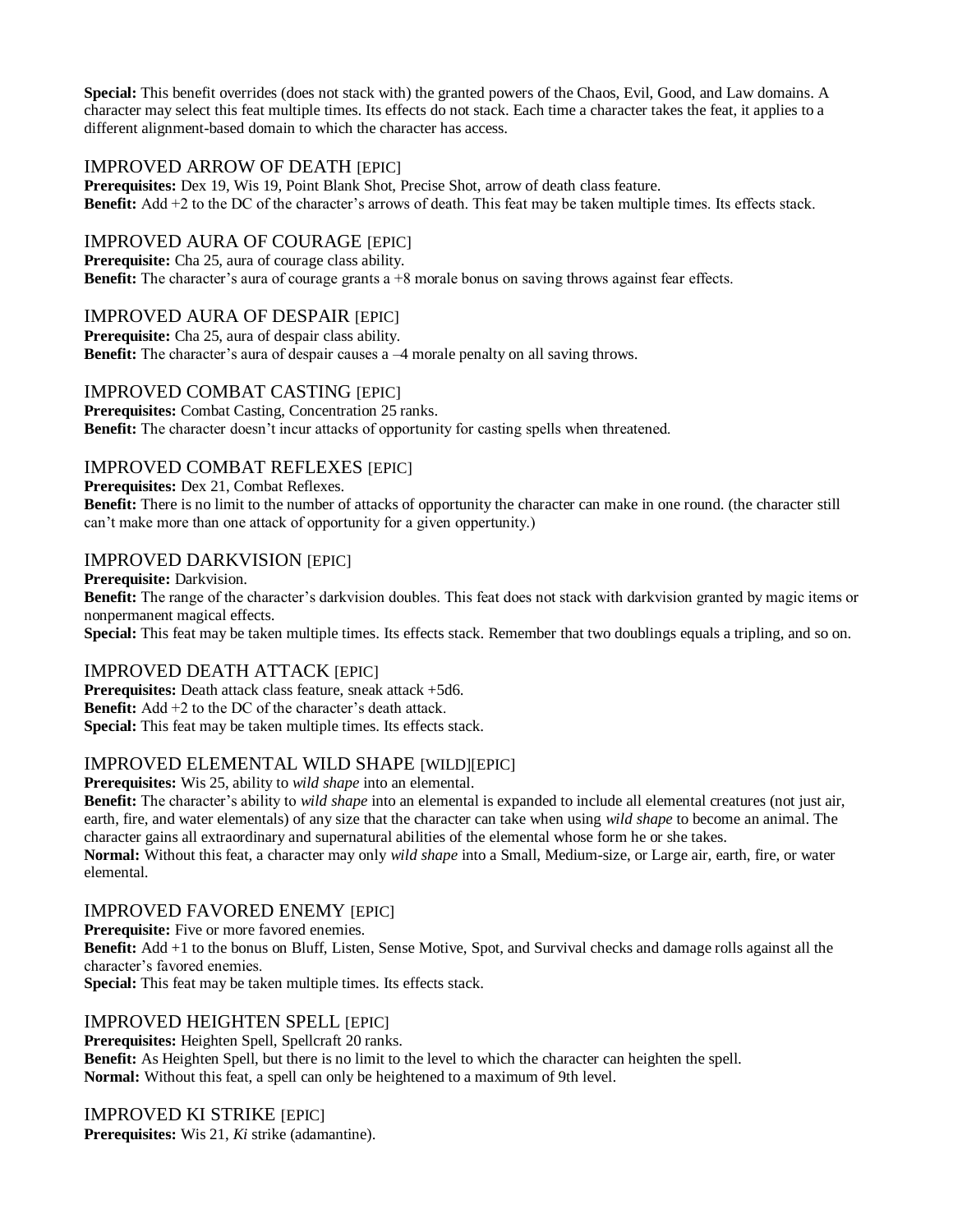**Benefit:** The character's unarmed strikes are treated as epic magic weapons for the purposes of damage reduction.

# IMPROVED LOW-LIGHT VISION [EPIC]

**Prerequisite:** Low-light vision.

**Benefit:** The range of the character's low-light vision doubles. This feat does not stack with low-light vision granted by magic items or nonpermanent magical effects.

**Special:** This feat may be taken multiple times. Its effects stack. Remember that two doublings equals a tripling, and so on.

### IMPROVED MANIFESTATION [EPIC, PSIONIC]

You increase your power point reserve.

**Prerequisites:** Character level 21st, ability to manifest powers of the normal maximum power level in at least one psionic class.

**Benefit:** When you select this feat, you gain 19 power points.

**Special:** You can gain this feat multiple times. Each time you do so, you gain an additional number of power points equal to your previous benefit +2.

### IMPROVED MANYSHOT [EPIC]

**Prerequisites:** Dex 19, base attack bonus +21, Many-shot, Point Blank Shot, Rapid Shot Benefits: As Manyshot, but the number of arrows the character can fire is limited only by his or her base attack bonus (two arrows, plus one arrow for every 5 points of base attack bonus above  $+6$ ).

**Special:** Regardless of the number of arrows the character fires, he or she only applies precision-based damage (such as sneak attack damage or the ranger's favored enemy bonus) once. If the character scores a critical hit, only one of the arrows deals critical damage (character's choice); all others deal normal damage.

**Normal:** With the Manyshot feat, the character is limited to a maximum of four arrows fired (when the character's base attack bonus is +16 or higher).

### IMPROVED METAMAGIC [EPIC]

**Prerequisites:** Four metamagic feats, Spellcraft 30 ranks.

**Benefit:** The spell slot modifier of all the character's metamagic feats is reduced by one level, to a minimum of +1. This feat has no effect on metamagic feats whose spell slot modifier is +1 or less.

**Special:** A character can gain this feat multiple times. The effects stack, though a character can't reduce any metamagic feat's spell slot modifier to less than +1.

## IMPROVED METAPSIONICS [EPIC, PSIONIC]

You can manifest powers using metapsionic feats more easily than normal.

**Prerequisites:** Character level 21st, four metapsionic feats, Psicraft 30 ranks.

**Benefit:** Metapsionic powers you manifest cost 2 power points less than normal (to a minimum of 1 power point).

This feat has no effect on metapsionic powers that inflate the cost by only 2 power points.

**Special:** You can gain this feat multiple times. The effects stack, though you can't lower the cost of any metapsionic power to less than 1 power point.

### IMPROVED SNEAK ATTACK [EPIC]

**Prerequisite:** Sneak attack +8d6.

**Benefit:** Add +1d6 to the character's sneak attack damage.

**Special:** This feat may be taken multiple times. Its effects stack.

### IMPROVED SPELL CAPACITY [EPIC]

**Prerequisite:** Ability to cast spells of the normal maximum spell level in at least one spellcasting class.

**Benefit:** When the character selects this feat, he or she gains one spell slot per day of any level up to one level higher than the highest-level spell the character can already cast in a particular class. The character must still have the requisite ability score (10 + spell level) in order to cast any spell stored in this slot. If the character has a high enough ability modifier to gain one or more bonus spells for this spell level, he or she also gains the bonus spells for this spell level. The character must use the spell slot as a member of the class in which he or she can already cast spells of the normal maximum spell level. **Special:** A character can gain this feat multiple times.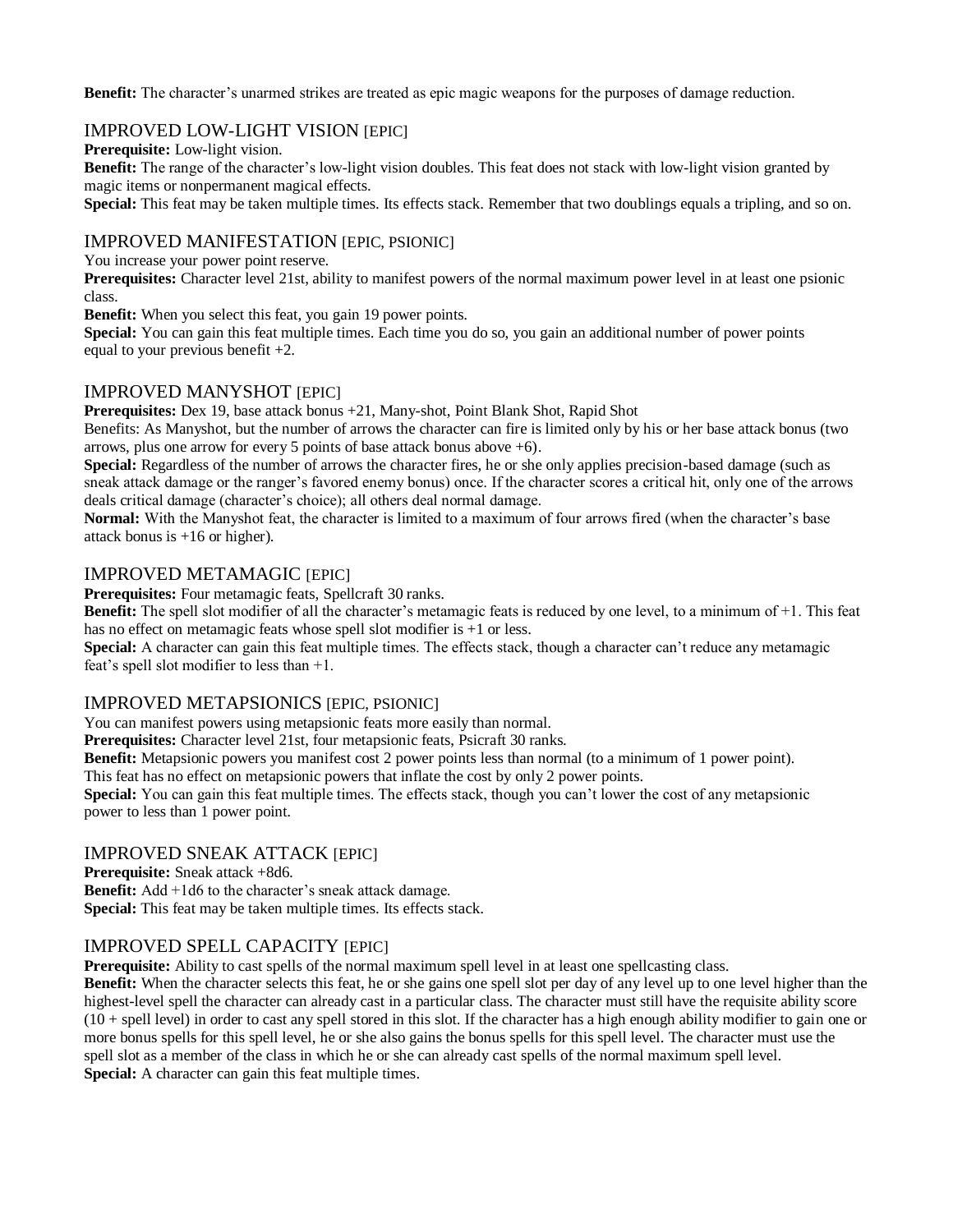#### **Spell Slots Above 9th Level**

The Improved Spell Capacity feat allows characters to gain spell slots above 9th level (which can be used to hold lower-level spells or spells whose level has been increased beyond 9th by the use of metamagic feats).

A character with a very high score in the ability associated with his or her spellcasting (Intelligence for wizards; Wisdom for clerics, druids, paladins, and rangers; or Charisma for bards and sorcerers) may receive bonus spells of those levels, as shown on Table: Expanded Ability Modifiers and Bonus Spells, but only if they already have at least one spell slot of that level (such as from the Improved Spell Capacity feat). A character without any spell slots of a level can't receive any bonus spells of that level, even if the appropriate ability score is high enough to award them.

Even though the table only includes ability scores up to 61 and spell slots up to 25th level, the progression continues infinitely in both directions. For ability scores beyond 61, or for spell slots above 25th level, expand the table to follow the same patterns as shown.

|              |                 |                |                |                |                  |                |                  |                | <b>Spells per Day</b> |                |                |                |            |      |      |      |      |
|--------------|-----------------|----------------|----------------|----------------|------------------|----------------|------------------|----------------|-----------------------|----------------|----------------|----------------|------------|------|------|------|------|
| <b>Score</b> | <b>Modifier</b> | 10th           | 11th           | 12th           | 13 <sub>th</sub> | 14th           | 15 <sub>th</sub> | <b>16th</b>    | 17 <sub>th</sub>      | <b>18th</b>    | 19th           | 20th           | 21st       | 22nd | 23rd | 24th | 25th |
| $10 - 11$    | $+0$            |                |                |                |                  |                |                  |                |                       |                |                |                |            |      |      |      |      |
| $12 - 13$    | $+1$            |                |                |                |                  |                |                  |                |                       |                |                |                |            |      |      |      |      |
| $14 - 15$    | $+2$            |                |                |                |                  |                |                  |                |                       |                |                |                |            |      |      |      |      |
| $16 - 17$    | $+3$            |                |                |                |                  |                |                  |                |                       |                |                |                |            |      |      |      |      |
| $18 - 19$    | $+4$            |                |                |                |                  |                |                  |                |                       |                |                |                |            |      |      |      |      |
| $20 - 21$    | $+5$            |                |                |                |                  |                |                  |                |                       |                |                |                |            |      |      |      |      |
| $22 - 23$    | $+6$            |                |                |                |                  |                |                  |                |                       |                |                |                |            |      |      |      |      |
| $24 - 25$    | $+7$            |                |                |                |                  |                |                  |                |                       |                |                |                |            |      |      |      |      |
| $26 - 27$    | $+8$            |                |                |                |                  |                |                  |                |                       |                |                |                |            |      |      |      |      |
| $28 - 29$    | $+9$            |                |                |                |                  |                |                  |                |                       |                |                |                |            |      |      |      |      |
| $30 - 31$    | $+10$           | 1              |                |                |                  |                |                  |                |                       |                |                |                |            |      |      |      |      |
| $32 - 33$    | $+11$           | 1              |                |                |                  |                |                  |                |                       |                |                |                |            |      |      |      |      |
| $34 - 35$    | $+12$           | 1              |                |                |                  |                |                  |                |                       |                |                |                |            |      |      |      |      |
| $36 - 37$    | $+13$           | 1              |                |                |                  |                |                  |                |                       |                |                |                |            |      |      |      |      |
| $38 - 39$    | $+14$           | $\overline{2}$ |                |                |                  |                |                  |                |                       |                |                |                |            |      |      |      |      |
| $40 - 41$    | $+15$           | $\overline{2}$ | $\overline{2}$ |                |                  |                |                  |                |                       |                |                |                |            |      |      |      |      |
| $42 - 43$    | $+16$           | $\overline{2}$ | $\sqrt{2}$     | $\mathfrak 2$  | 1                |                |                  |                |                       |                |                |                |            |      |      |      |      |
| $44 - 45$    | $+17$           | $\overline{2}$ | $\overline{2}$ | $\overline{2}$ | $\overline{2}$   |                |                  |                |                       |                |                |                |            |      |      |      |      |
| $46 - 47$    | $+18$           | 3              | $\overline{2}$ | $\overline{2}$ | $\overline{2}$   | $\overline{2}$ |                  |                |                       |                |                |                |            |      |      |      |      |
| 48-49        | $+19$           | 3              | 3              | $\overline{2}$ | $\overline{2}$   | $\overline{2}$ | $\overline{2}$   |                |                       |                |                |                |            |      |      |      |      |
| $50 - 51$    | $+20$           | 3              | 3              | 3              | $\overline{2}$   | $\overline{2}$ | $\overline{2}$   | $\overline{2}$ |                       |                |                |                |            |      |      |      |      |
| $52 - 53$    | $+21$           | 3              | 3              | 3              | 3                | $\overline{2}$ | $\overline{2}$   | $\overline{2}$ | $\overline{2}$        |                |                |                |            |      |      |      |      |
| $54 - 55$    | $+22$           | 4              | 3              | 3              | 3                | 3              | $\overline{2}$   | $\overline{2}$ | $\overline{2}$        | $\overline{2}$ |                |                |            |      |      |      |      |
| $56 - 57$    | $+23$           | 4              | 4              | 3              | 3                | 3              | 3                | $\overline{2}$ | $\overline{2}$        | $\overline{2}$ | $\overline{2}$ |                |            | 1    |      |      |      |
| 58-59        | $+24$           | $\overline{4}$ | 4              | 4              | 3                | 3              | 3                | 3              | $\overline{2}$        | $\overline{2}$ | $\overline{2}$ | $\overline{2}$ |            |      |      |      |      |
| $60 - 61$    | $+25$           | 4              | 4              | 4              | 4                | 3              | 3                | $\overline{3}$ | 3                     | $\overline{2}$ | $\overline{2}$ | $\overline{2}$ | $\sqrt{2}$ |      |      |      |      |

#### **Table: Expanded Ability Modifiers and Bonus Spells**

etc. . .

# IMPROVED SPELL RESISTANCE [EPIC]

**Prerequisite:** Must have spell resistance from a feat, class feature, or other permanent effect. **Benefit:** The character's spell resistance increases by  $+2$ . Special: A character can gain this feat multiple times. Its effects stack.

# IMPROVED STUNNING FIST [EPIC]

**Prerequisite:** Dex 19, Wis 19, Improved Unarmed Strike, Stunning Fist. **Benefit:** Add +2 to the DC of the character's stunning attack. **Special:** This feat may be taken multiple times. Its effects stack.

# IMPROVED WHIRLWIND ATTACK [EPIC]

**Prerequisites:** Int 13, Dex 23, Combat Expertise, Dodge, Mobility, Spring Attack, Whirlwind Attack.

**Benefit:** As a standard action, the character can make one melee attack for every five points of his or her base attack bonus (including epic attack bonus, round fractions down).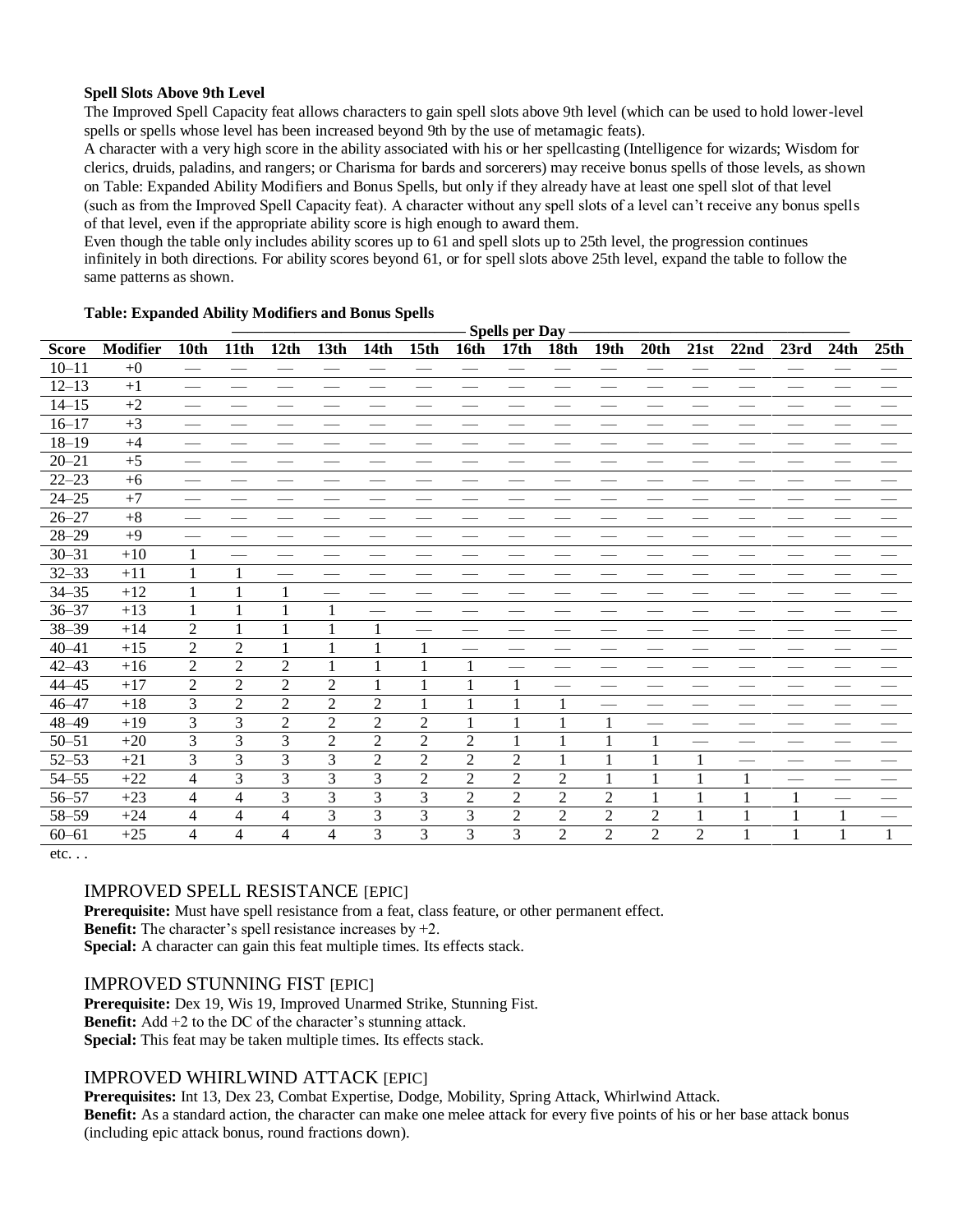The character cannot attack any one opponent more than once as part of this action. These attacks (as well as all other attacks made until the start of the character's next turn) suffer a –4 penalty.

When using the Improved Whirlwind feat, the character also forfeits any bonus or extra attacks granted by other spells or abilities (such as Cleave or the haste spell).

Since these attacks are made as part of a standard action the character can't make a 5-foot step between any two of the attacks.

**Normal:** Without this feat, using the Whirlwind Attack feat requires a full attack action, and the character can take a 5-foot step between any two of the attacks.

## INCITE RAGE [EPIC]

**Prerequisites:** Cha 25, greater rage class feature.

**Benefit:** When the character enters a rage, he or she can incite a barbarian rage in any or all allies within 60 feet. (Any ally who doesn't wish to become enraged is unaffected.) The ally gains  $+4$  to Strength,  $+4$  to Constitution, and a  $+2$  morale bonus on Will saves, but takes a  $-2$  penalty to AC, for as long as the character remains raging. The rage of affected allies lasts a number of rounds equal to 3 + their Constitution modifier, regardless of whether they remain within 60 feet of the character. This is otherwise identical with normal barbarian rage (including the fatigue at its end). **Special:** This is a mind-affecting effect.

### INFINITE DEFLECTION [EPIC]

**Prerequisites:** Dex 25, Combat Reflexes, Deflect Arrows, Improved Unarmed Strike. **Benefit:** The character may perform any number of deflections each round, as the Deflect Arrows feat.

### INSPIRE EXCELLENCE [EPIC]

**Prerequisite:** Perform 30 ranks, bardic music class feature.

**Benefit:** The character can use song or poetics to grant a bonus to one ability score to his or her allies. To be affected, an ally must hear the bard sing for 1 full round. The effect lasts as long as the bard sings and for 5 rounds after the bard stops singing (or 5 rounds after the ally can no longer hear the bard). While singing, the bard can fight but cannot cast spells, activate magic items by spell completion (such as scrolls), or activate magic items by command word (such as wands). Each ally to be inspired gains a +4 competence bonus to the same ability score, which the character must choose before he or she begins inspiring. Inspire excellence is a supernatural, mind-affecting ability. Use of this feat counts as one of the character's bardic music uses for the day.

**Special:** This feat is treated as a bardic music inspiration ability for purposes of feats that affect such abilities.

### INSTANT RELOAD [EPIC]

**Prerequisite:** Quick Draw, Rapid Reload, Weapon Focus (crossbow type to be selected).

**Benefit:** The character may fire the selected type of crossbow at his or her full normal attack rate. Reloading the crossbow does not provoke attacks of opportunity.

**Special:** A character can gain this feat multiple times. Its effects do not stack. Each time a character takes the feat, it applies to a different type of crossbow.

### INTENSIFY SPELL [METAMAGIC][EPIC]

**Prerequisites:** Empower Spell, Maximize Spell, Spellcraft 30 ranks, ability to cast 9th-level arcane or divine spells. **Benefit:** All variable, numeric effects of an intensified spell are maximized, then doubled. An intensified spell deals twice maximum damage, cures twice the maximum number of hit points, affects twice the maximum number of targets, and so forth, as appropriate. Saving throws and opposed rolls are not affected. An intensified spell uses up a spell slot seven levels higher than the spell's actual level. A character can't combine the effects of this feat with any other feat that affects the variable, numeric effects of a spell.

### KEEN STRIKE [EPIC]

**Prerequisites:** Str 23, Wis 23, Improved Critical (unarmed strike), Improved Unarmed Strike, Stunning fist, *ki* strike (adamantine).

**Benefit:** The character's unarmed strike has a critical threat range of 18-20 and deals slashing damage (at the character's option any attack can deal bludgeoning damage, but cannot then take advantage of the enhanced threat range). This ability doesn't stack with other abilities that expand that character's unarmed strike's threat range.

## LASTING INSPIRATION [EPIC]

**Prerequisite:** Perform 25 ranks, bardic music class feature.

**Benefit:** The effects of the character's bardic music inspiration abilities last for ten times as long as normal after he or she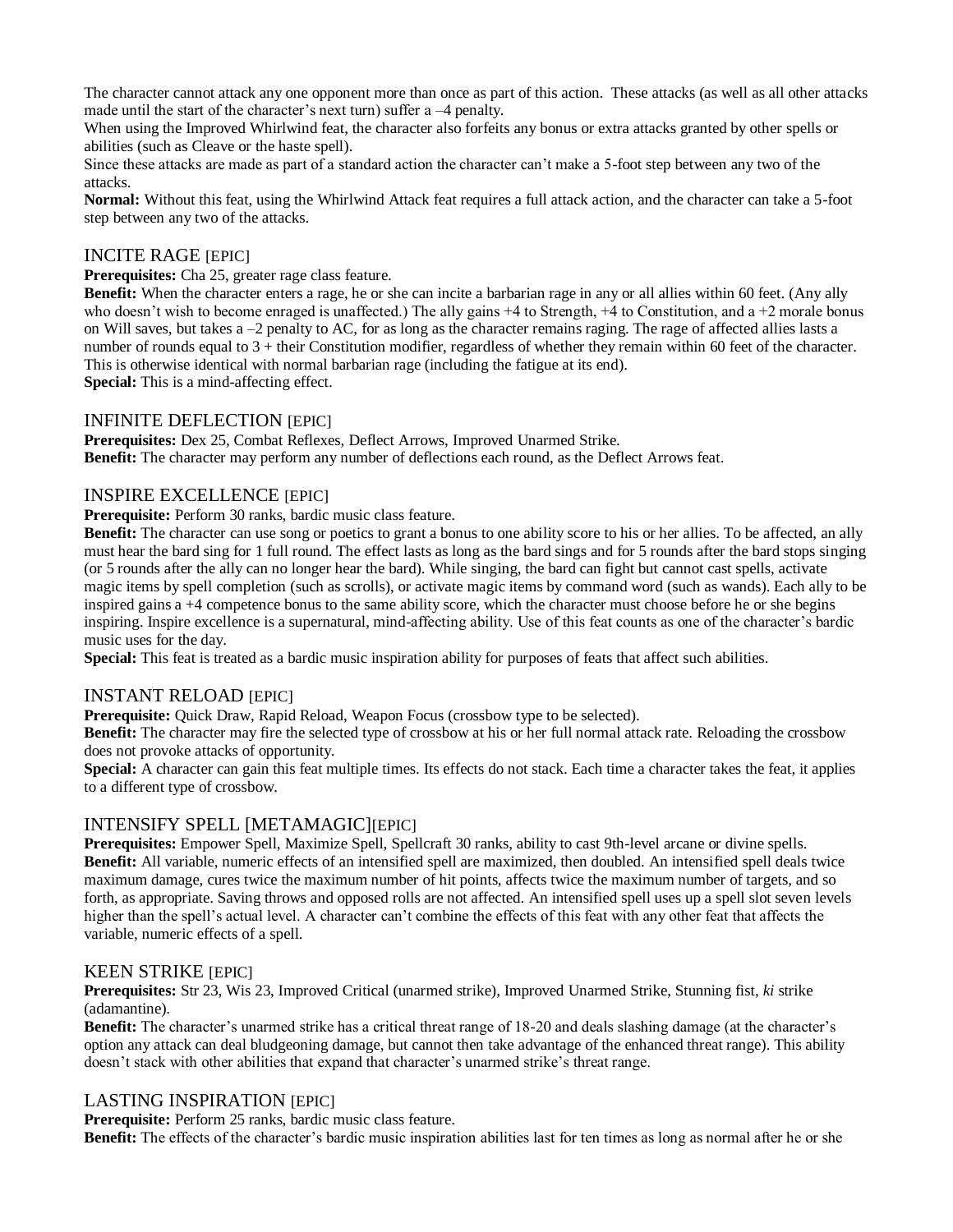stops singing. This feat has no effect on inspiration abilities that have no duration after the character stops singing.

# LEGENDARY CLIMBER [EPIC]

**Prerequisites:** Dex 21, Balance 12 ranks, Climb 24 ranks.

**Benefit:** The character can ignore any check penalties applied for accelerated climbing or rapid climbing.

**Normal:** Without this feat, a character takes a -5 penalty on Climb checks when attempting to cover his or her full speed in climbing distance in a round, or a –20 penalty when attempting to cover twice his or her speed in climbing distance in a round.

# LEGENDARY COMMANDER [EPIC]

**Prerequisites:** Cha 25, Epic Leadership, Leadership, Diplomacy 30 ranks, must rule own kingdom and have a stronghold. **Benefit:** Multiply the number of followers of each level that the character can lead by 10. This has no effect on cohorts.

### LEGENDARY LEAPER [EPIC]

**Prerequisite:** Jump 24 ranks.

**Benefit:** The character need only move 5 feet in a straight line to make a running jump. **Normal:** Without this feat, a character must move at least 20 feet in a straight line before attempting a running jump.

## LEGENDARY RIDER [EPIC]

**Prerequisite:** Ride 24 ranks.

**Benefit:** The character doesn't take a penalty on Ride checks when riding a mount without a saddle (bareback). The character never needs to make a Ride check to control a mount in combat (and even controlling a mount not trained for combat doesn't require an action).

**Normal:** Without this feat, a character takes a –5 penalty on Ride checks without a saddle, and must make a Ride check to control a mount in combat (and controlling a mount not trained for combat requires a move action).

## LEGENDARY TRACKER [EPIC]

**Prerequisites:** Wis 25, Track, Knowledge (nature) 30 ranks, Survival 30 ranks.

**Benefit:** The character can track creatures across water, under-water, or through the air. This adds the surfaces of water, underwater, and air to the list of surfaces found under the Track feat:

| Surface           | DC  |
|-------------------|-----|
| Water             | 60  |
| <b>Underwater</b> | 80  |
| Air               | 120 |

## LEGENDARY WRESTLER [EPIC]

**Prerequisite:** Str 21, Dex 21, Improved Unarmed Strike, Escape Artist 15 ranks. **Benefit:** The character gains a +10 bonus on all grapple checks.

### LINGERING DAMAGE [EPIC]

**Prerequisite:** Sneak attack +8d6, crippling strike class feature.

**Benefit:** Any time the character deals damage with a sneak attack, that target takes damage equal to the character's sneak attack bonus damage on the character's next turn as well.

## MAGICAL BEAST COMPANION [WILD][EPIC]

**Prerequisites:** Knowledge (nature) 24 ranks, *wild shape* 6/day. **Benefit:** The following magical beasts are added to the lists of animal companions from which you can select. **1st Level (no adjustment)** Stirge Darkmantle

**4th Level (-3) Hippogriff** Shocker lizard

**7th Level (-6) Cockatrice**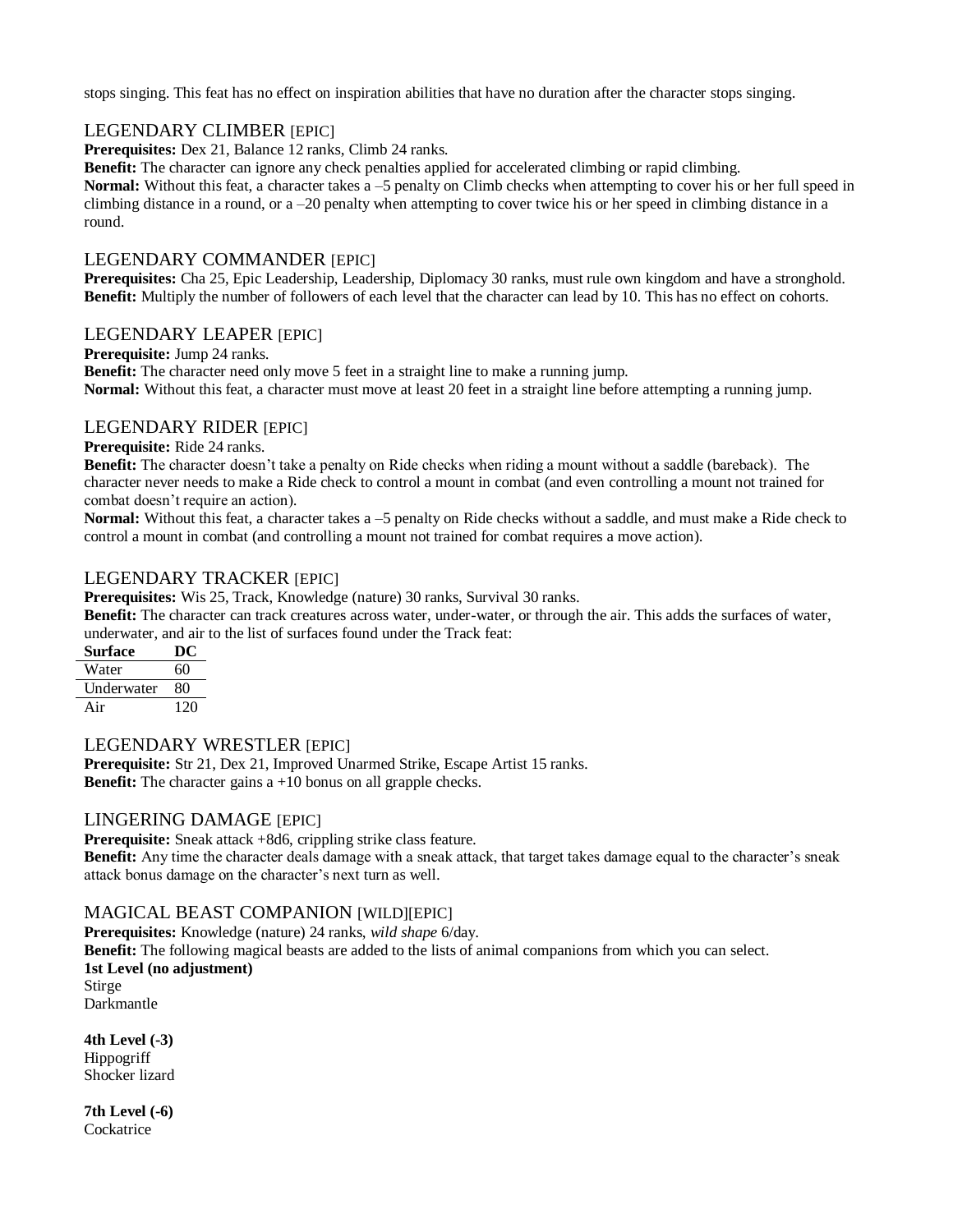Ankheg Griffon **Owlbear** Sea cat\*

#### **10th Level (-9)**

Basilisk Digerster Girallon Spider eater

### **13th Level (-12)**

Bulette Chimera Remorhaz

## **16th Level (-15)**

Gorgon Gray render

**Special:** Creatures marked with an asterisk are available only in an aquatic environment.

# MAGICAL BEAST WILD SHAPE [WILD][EPIC]

**Prerequisites:** Wis 25, Knowledge (nature) 27 ranks, *wild shape* 6/day.

**Benefit:** The character can use his or her normal *wild shape* ability to take the form of a magical beast. The size limitation is the same as the character's limitation on animal size. The character gains all supernatural abilities of the magical beast whose form he or she takes.

## MASTER STAFF [EPIC]

### **Prerequisite:** Craft Staff, Spellcraft 15 ranks.

**Benefit:** When the character activates a staff, he or she can substitute a spell slot instead of using a charge. The spell slot must be one the character ahs not used for the day, though the character may lose a prepared spell to emulate a wand charge (the character may not lose prepared spells from his or her school of specialty, if any). The spell slot lost must be equal to or higher in level than the specific spell stored in the staff, including any level-increasing metamagic enhancements. A character cannot emulate a charge for a staff function that does not match a specific spell.

## MASTER WAND [EPIC]

### **Prerequisite:** Craft Wand, Spellcraft 15 ranks.

**Benefit:** When the character activates a wand, he or she can substitute a spell slot instead of using a charge. The spell slot must be one the character has not used for the day, though he or she may lose a prepared spell to emulate a wand charge (the character may not lose prepared spells from his or her school of specialty, if any). The spell slot lost must be equal to or higher in level than the spell stored in the wand, including any level-increasing metamagic enhancements.

## MIGHTY RAGE [EPIC]

**Prerequisites:** Str 21, Con 21, greater rage class feature, rage 5/day. **Benefit:** When the character rages, he or she gains a +8 bonus to Strength and Constitution and a +4 morale bonus on Will saves. (These bonuses replace the normal rage bonuses.)

## MOBILE DEFENSE [EPIC]

**Prerequisites:** Dex 15, Dodge, Mobility, Spring Attack, defensive stance 3/day class feature. **Benefit:** While in a defensive stance, the character may take one 5-foot adjustment each round without losing the benefits of the stance.

**Normal:** Without this feat, a character can't move while in a defensive stance.

## MULTISPELL [EPIC]

**Prerequisites:** Quicken Spell, ability to cast 9th-level arcane or divine spells. **Benefit:** The character may cast one additional quickened spell in a round. Special: A character can gain this feat multiple times. Its effects stack.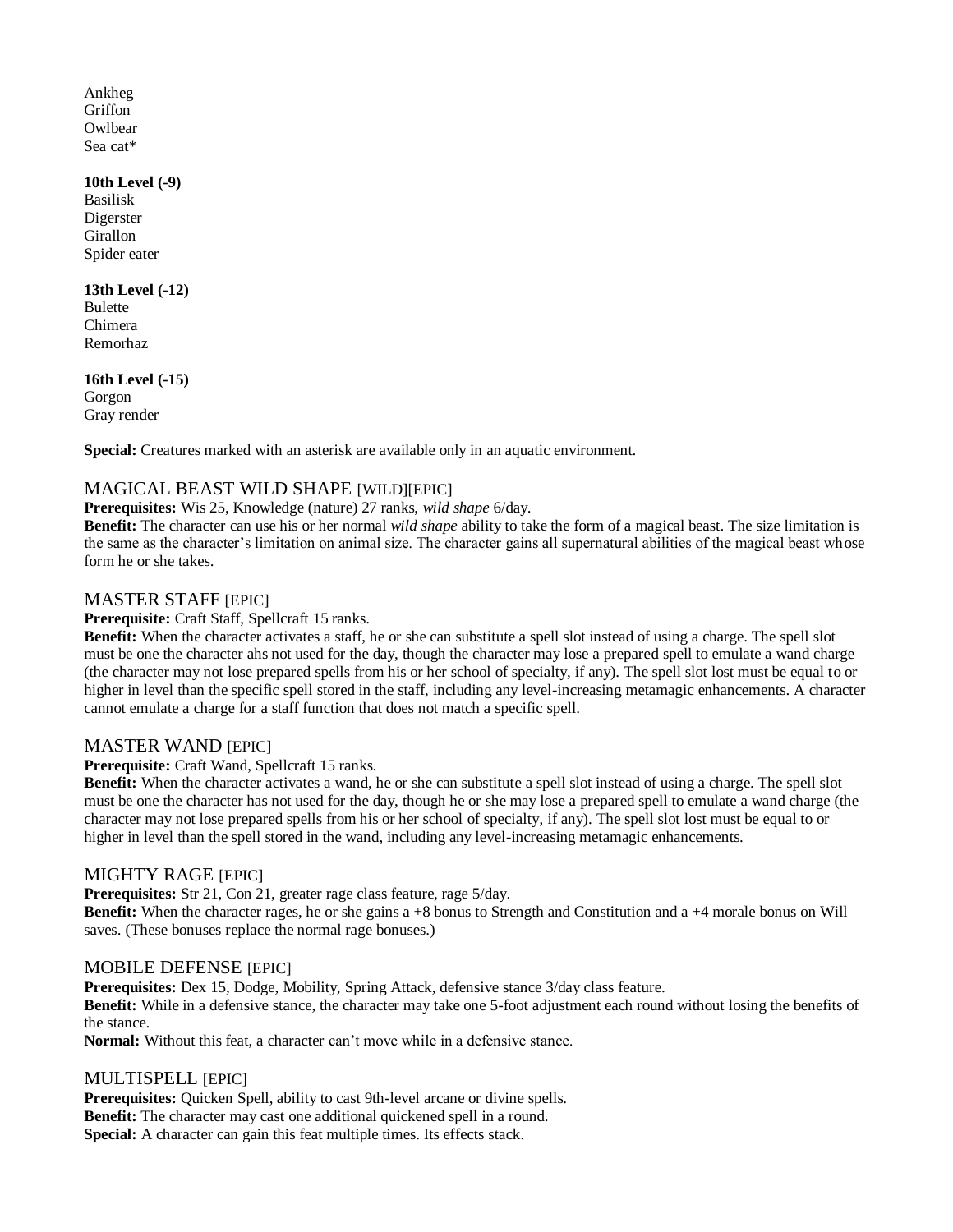## MULTIWEAPON REND [EPIC]

**Prerequisites:** Dex 15, base attack bonus +9, three or more hands, Multiweapon Fighting.

**Benefit:** If the character hits an opponent with two or more weapons (wielded in different hands) in the same round, he or she may automatically rend the opponent. This rending deals additional damage equal to the base damage of the smallest weapon that hit plus 1 1/2 times the character's Strength modifier. The character can only rend once per round, regardless of how many successful attacks he or she makes.

**Special:** This feat replaces the Two-Weapon Rend feat for creatures with more than two arms.

# MUSIC OF THE GODS [EPIC]

**Prerequisites:** Cha 25, Perform 30 ranks, bardic music class feature.

**Benefit:** The character's bardic music can affect even those normally immune to mind-affecting effects. However, such creatures gain a +10 bonus on their Will saves to resist such effects.

## NEGATIVE ENERGY BURST [DIVINE][EPIC]

**Prerequisites:** Cha 25, ability to rebuke or command undead, ability to cast *inflict critical wound*s, any evil alignment. **Benefit:** The character can use one rebuke or command undead attempt to unleash a wave of negative energy in a 60-footburst. Roll a normal rebuke (or command) check, except that the negative energy burst affects living creatures rather than undead. Any creature that would be rebuked by this result gains one negative level. Any creature that would be commanded by this check gains two negative levels. The Fortitude save DC to remove these levels one day later is equal to  $10 + 1/2$  the character's effective turning level + the character's Charisma modifier.

## OVERWHELMING CRITICAL [EPIC]

**Prerequisites:** Str 23, Cleave, Great Cleave, Improved Critical (chosen weapon), Power Attack, Weapon Focus (chosen weapon).

**Benefit:** When using the weapon the character has selected, he or she deals an extra 1d6 points of bonus damage on a successful critical hit. If the weapon's critical multiplier is  $x3$ , add  $+2d6$  points of bonus damage instead, and if the multiplier is x4, add +3d6 points of bonus damage instead. Creatures immune to critical hits can't be affected by this feat. **Special:** A character can gain this feat multiple times. Its effects do not stack. Each time a character takes the feat, it applies

to a different type of weapon.

## PENETRATE DAMAGE REDUCTION [EPIC]

Select a special material, such as adamantine.

**Benefit:** The character melee weapons (including natural weapons) are treated as being crafted from the chosen special material for the purposes of bypassing the damage reduction of any creature the character strikes. None of the other special properties of special materials are gained by the character's melee weapons.

**Special:** A character can gain this feat multiple times. Each time the feat is selected the character selects a different special material. The character's melee attacks are treated as being crafted of all chosen materials for the purposes of bypassing damage reduction.

## PERFECT HEALTH [EPIC]

**Prerequisite:** Con 25, Great Fortitude.

**Benefit:** The character is immune to all nonmagical diseases, as well as to all poisons whose Fortitude save DC is 25 or less.

## PERFECT MULTIWEAPON FIGHTING [EPIC]

**Prerequisite:** Dex 25, three or more hands, Greater Multiweapon Fighting, Multiweapon Fighting.

**Benefit:** The character can make as many attacks with each extra weapon as with his or her primary weapon, using the same base attack bonus. The character still takes the normal penalties for fighting with two weapons.

**Normal:** A creature without this feat can make only one attack per round with each extra weapon (or two attacks per round with each weapon if it has Multiweapon Fighting, or three attacks per round with each extra weapon if it has Greater Multiweapon Fighting). Each attack after the first extra attack has a cumulative –5 penalty.

**Special:** This feat replaces the Perfect Two-Weapon Fighting feat for creatures with more than two arms.

## PERFECT TWO-WEAPON FIGHTING [EPIC]

**Prerequisites:** Dex 25, Greater Two-Weapon Fighting, Improved Two-Weapon Fighting, Two-Weapon Fighting. **Benefit:** The character can make as many attacks with his or her off-hand weapon as with his or her primary weapon, using the same base attack bonus. The character still takes the normal penalties for fighting with two weapons.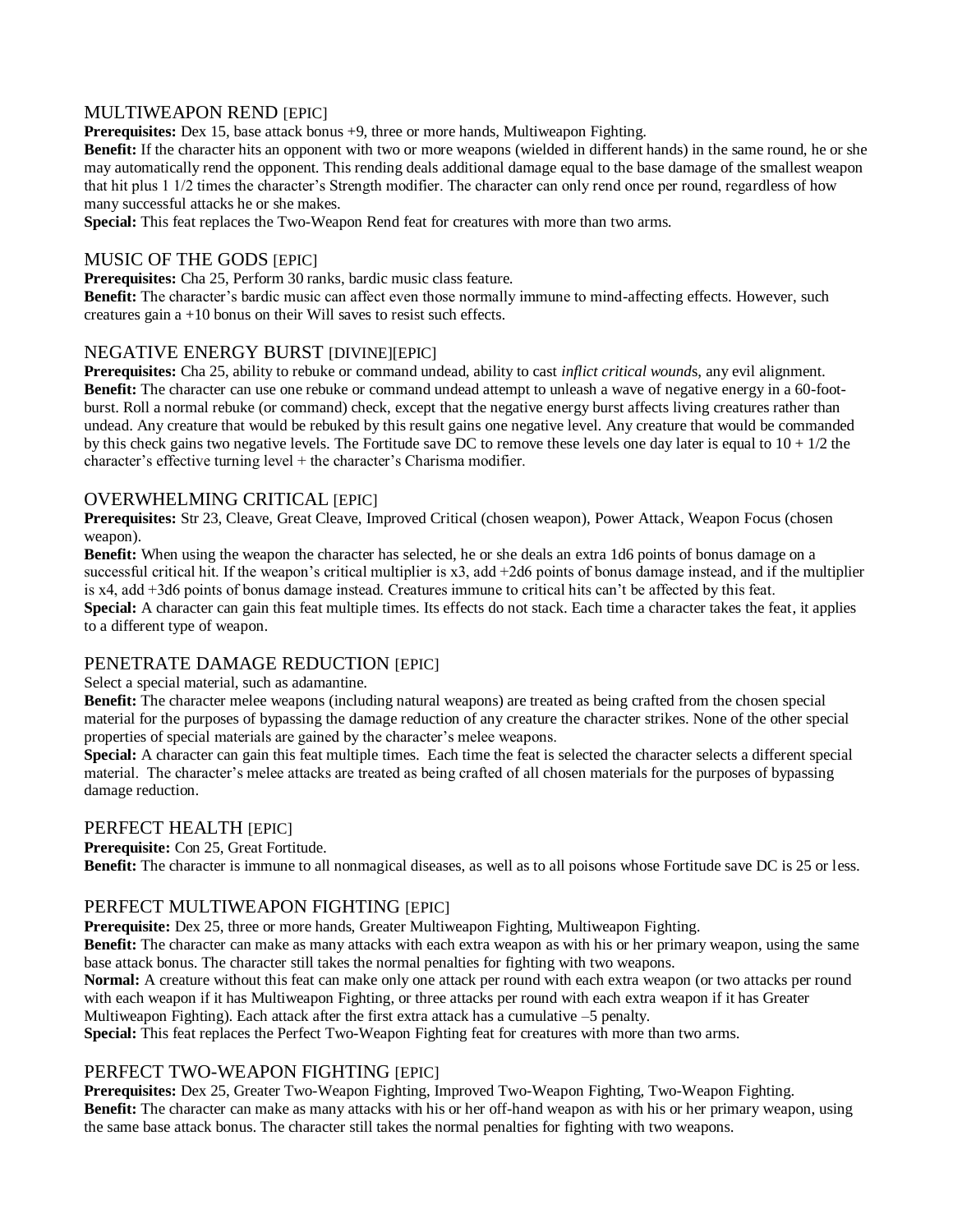**Normal:** Without this feat, a character can only get a single attack with an off-hand weapon (or two attacks with an off-hand weapon if he or she has Improved Two-Weapon Fighting, or three attacks with an off-hand weapon if he or she has Greater Two-Weapon Fighting).

## PERMANENT EMANATION [EPIC]

**Prerequisites:** Spellcraft 25 ranks, ability to cast the spell to be made permanent.

**Benefit:** Designate any one of the character's spells whose area is an emanation from the character. This spell's effect is permanent (though the character can dismiss or restart it as a free action). Effects that would normally dispel this spell instead suppress it for 2d4 rounds.

**Special:** This feat may be taken multiple times. Each time, select a different spell to become permanent.

# PLANAR TURNING [EPIC]

**Prerequisites:** Wis 25, Cha 25, ability to turn or rebuke undead.

**Benefit:** The character can turn or rebuke outsiders as if they were undead. An outsider has effective turn resistance equal to half its spell resistance (round down). If the character can turn undead, he or she turns (or destroys) all evil outsiders and rebukes (or commands) all nonevil outsiders. If the character can rebuke undead, he or she rebukes (or commands) all evil outsiders and turns (or destroys) all nonevil outsiders.

## PLANT WILD SHAPE [WILD][EPIC]

**Prerequisites:** Knowledge (nature) 24 ranks, *wild shape* 4/day.

**Benefit:** The character can use his or her normal *wild shape* ability to take the form of a plant. The size limitation is the same as the character's limitation on animal size.

### POLYGLOT [EPIC]

**Prerequisites:** Int 25, Speak Language (five languages).

**Benefit:** The character can speak all languages. If the character is literate, he or she can also read and write all languages (not including magical script).

# POSITIVE ENERGY AURA [EPIC]

**Prerequisites:** Cha 25, ability to turn undead, ability to cast *dispel evil.* 

**Benefit:** Every undead creature that comes within 15 feet of the character is automatically affected as if the character had turned it. This doesn't cost a turning attempt, and the character doesn't have to roll turning damage (it automatically affects all undead in a 15-foot burst), but it only turns undead with Hit Dice equal to or less than the character's effective cleric level minus 10 (and automatically destroys undead with Hit Dice equal to or less than the character's effective cleric level minus 20). Just as with normal turning, the character can't affect undead that have total cover relative to him or her.

## POWER KNOWLEDGE [EPIC, PSIONIC]

You add two additional powers to your list of powers known.

**Prerequisites:** Character level 21st, ability to manifest powers of the normal maximum power level in at least one psionic class.

**Benefit:** You learn two new powers of any level up to the highest level of power you can manifest. The powers you select must be on your class list or the list for your discipline.

**Special:** You can gain this feat multiple times. Each time, you learn two new powers at any level up to the highest level of power you can manifest.

## PSICRYSTAL POWER [EPIC, PSIONIC]

Your psicrystal can manifest a power.

**Prerequisites:** Character level 21st, Intelligence 25 or Charisma 25 (depending on which is your key ability score for manifesting).

**Benefit:** Choose one power you know of 8th level or lower. Your psicrystal can now manifest this power once per day at your manifester level (the psicrystal gains sufficient power points to manifest the power once). You cannot bestow a power upon your psicrystal if the power normally has any experience point cost.

**Special:** You can gain this feat multiple times. Each time you take the feat, you can give your psicrystal knowledge of a new power (and it gains sufficient power points to manifest that power once).

All power points gained by a psicrystal from multiple applications of this feat go into its reserve and can be used to manifest the powers it knows as you desire.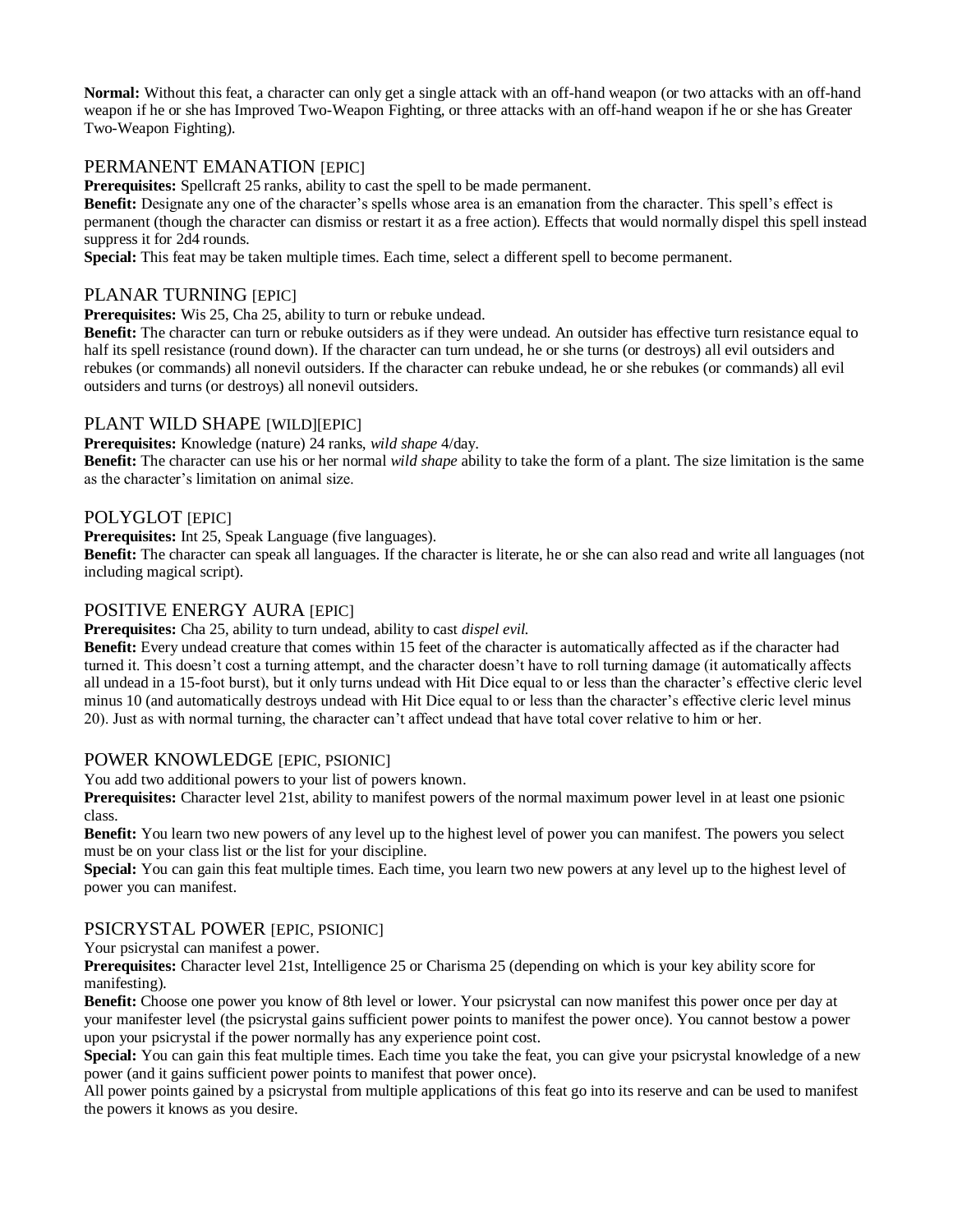# RANGED INSPIRATION [EPIC]

**Prerequisite:** Bardic music class feature, Perform 25 ranks

**Benefit:** Double the range of any bardic music ability that has a range. (If the creature must hear the bard to be affected by the ability, that requirement doesn't change regardless of any extended range the bard's ability may have.) **Special:** A character can gain this feat multiple times. Its effects stack. Remember that two doublings equals a tripling, and

so forth.

# RAPID INSPIRATION [EPIC]

**Prerequisite:** Perform 25 ranks, bardic music class feature.

**Benefit:** The character can use any of his or her bardic music inspiration abilities as a standard action. The inspiration takes effect immediately after the character concludes the action.

# REACTIVE COUNTERSONG [EPIC]

**Prerequisite:** Combat Reflexes, Perform 30 ranks, bardic music class feature.

**Benefit:** The character can begin a countersong at any time, even when it isn't his or her turn (much like a wizard who has readied a counterspell action), though the character doesn't have to ready an action to do so. The character can't use Reactive Countersong at the same time he or she isusing another bardic music ability (though the character could stop the other bardic music ability to begin Reactive Countersong if so desired).

**Normal:** Without this feat, a character can only use counter-song on his or her turn.

## REFLECT ARROWS [EPIC]

**Prerequisites:** Dex 25, Deflect Arrows, Improved Unarmed Strike.

**Benefit:** When the character deflects an arrow or other ranged attack, the attack is reflected back upon the attacker at the character's base ranged attack bonus.

# RIGHTEOUS STRIKE [EPIC]

**Prerequisites:** Wis 19, Improved Unarmed Strike, Stunning Fist, any lawful alignment.

**Benefit:** The character's unarmed strike is treated as an axiomatic weapon (it is lawfully aligned and deals an extra 2d6 points of damage against creatures of chaotic alignment). This ability doesn't stack with similar abilities.

# RUINOUS RAGE [EPIC]

**Prerequisites:** Str 25, Improved Sunder, Power Attack, rage 5/day.

**Benefit:** While in a rage, the character ignores the hardness of any object he or she strikes. Also, double the character's Strength bonus for the purposes of any Strength check made to break an object with sudden force rather than by dealing normal damage (including bursting bindings, such as ropes or manacles).

## SCRIBE EPIC SCROLL [ITEM CREATION][EPIC]

**Prerequisites:** Scribe Scroll, Knowledge (arcana) 24 ranks, Spellcraft 24 ranks.

**Benefit:** The character can scribe scrolls that exceed the normal limits for such items. Even this feat does not allow the character to scribe a scroll with an epic spell.

## SELF-CONCEALMENT [EPIC]

**Prerequisites:** Dex 30, Hide 30 ranks, Tumble 30 ranks, improved evasion.

**Benefit:** Attacks against the character have a 10% miss chance, similar to the effect of concealment. The character loses this benefit whenever he or she would lose his or her Dexterity bonus to AC.

**Special:** This feat may be taken multiple times. Each time it is taken, the miss chance increases by 10% to a maximum of 50% after it has been taken five times.

# SHATTERING STRIKE **[EPIC]**

**Prerequisites:** Epic Weapon Focus (unarmed strike), Weapon Focus (unarmed strike), Concentration 25 ranks, *ki* strike (adamantine).

**Benefit:** When using an unarmed strike to attempt to break an object with sudden force (rather than by dealing normal damage), make a Concentration check rather than a Strength check. The break DC remains the same. Using Shattering Strike is a full-round action that incurs attacks of opportunity. The character can't use Shattering Strike to escape bonds (unless he or she is so bound as to allow the character to make an unarmed strike against his or her bindings).

# SNEAK ATTACK OF OPPORTUNITY **[EPIC]**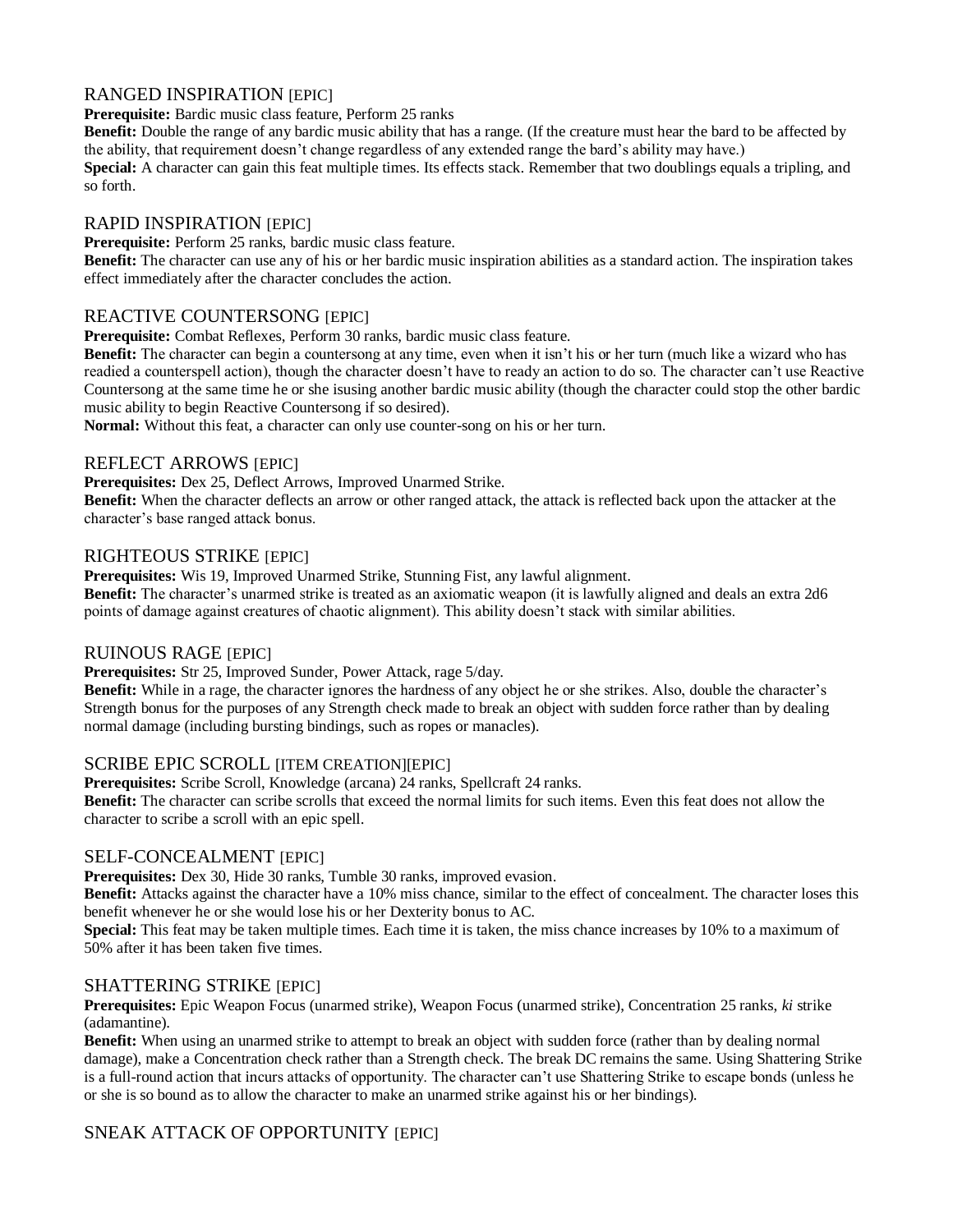**Prerequisites:** Sneak attack +8d6, opportunist class feature. **Benefit:** Any attack of opportunity the character makes is considered a sneak attack.

### SPECTRAL STRIKE [EPIC]

**Prerequisites:** Wis 19, ability to turn or rebuke undead.

**Benefit:** The character's attacks deal damage normally against incorporeal creatures. **Normal:** Without this feat, even attacks that can damage an incorporeal creature have a 50% chance to deal no damage.

# SPELL KNOWLEDGE [EPIC]

**Prerequisite:** Ability to cast spells of the maximum normal spell level of an arcane spellcasting class.

**Benefit:** The character learns two new arcane spells of any level up to the maximum level he or she can cast. This feat does not grant any additional spell slots.

**Special:** A character can gain this feat multiple times.

# SPELL OPPORTUNITY [EPIC]

**Prerequisites:** Combat Casting, Combat Reflexes, Quicken Spell, Spellcraft 25 ranks.

**Benefit:** Whenever the character is allowed an attack of opportunity, he or she may cast (and attack with) a touch spell as the character's attack of opportunity. This incurs attacks of opportunity just as if the character had cast the spell normally. **Normal:** Without this feat, a character can only make a melee attack as an attack of opportunity.

## SPELL STOWAWAY [EPIC]

**Prerequisites:** Spellcraft 24 ranks, caster level 12th.

**Benefit:** Choose a spell-like ability the character knows, or a spell the character cam cast. The character is attuned to the magic he or she chooses. If another spellcaster within 300 feet of the character uses this magic, the character also immediately gains the magic's effect as if it had been used on the character by the same caster. The character must have direct line of effect to the spellcaster in order to gain the benefit of the attuned magic (though the character does not have to know the spellcaster is present, and he or she can be flat-footed). The magic's duration, effect, and other specifics are determined by its original caster's level.

**Special:** A character can gain this feat multiple times. Its effects do not stack. Each time a character takes the feat, it applies to a different spell or spell-like ability.

## SPELLCASTING HARRIER [EPIC]

**Prerequisite:** Combat Reflexes.

**Benefit:** Any spellcaster the character threatens in melee provokes an attack of opportunity if he or she tries to cast defensively. The character gets a +4 bonus on this attack roll.

## SPONTANEOUS DOMAIN ACCESS [EPIC]

**Prerequisites:** Wis 25, Spellcraft 30 ranks, ability to cast 9th-level divine spells.

**Benefit:** Select a domain the character has access to. The character may spontaneously convert any prepared cleric spell (except a domain spell) into a domain spell of the same level in the selected domain, just as a cleric channels energy to convert spells into *cure* spells.

**Special:** A character can gain this feat multiple times. Each time a character takes the feat, it applies to a different domain.

## SPONTANEOUS SPELL [EPIC]

**Prerequisite:** Spellcraft 25 ranks, ability to cast the maximum normal spell level of at least one spell-casting class. **Benefit:** Select a spell the character can cast. The character may spontaneously convert any prepared spell of the selected spell's level into the selected spell, just as a cleric channels energy to convert spells into *cure* spells. **Special:** A character can gain this feat multiple times. Each time he or she takes the feat, it applies to a different spell.

## STORM OF THROWS [EPIC]

**Prerequisite:** Dex 23, Point Blank Shot, Quick Draw, Rapid Shot.

**Benefit:** As a full-round action, the character may throw a light weapon at his or her full base attack bonus at each opponent within 30 feet. All light weapons thrown need not be the same type.

## SUPERIOR INITIATIVE [EPIC]

**Prerequisite:** Improved Initiative.

**Benefit:** The character gets a +8 bonus on initiative checks. This bonus overlaps (does not stack with) the bonus from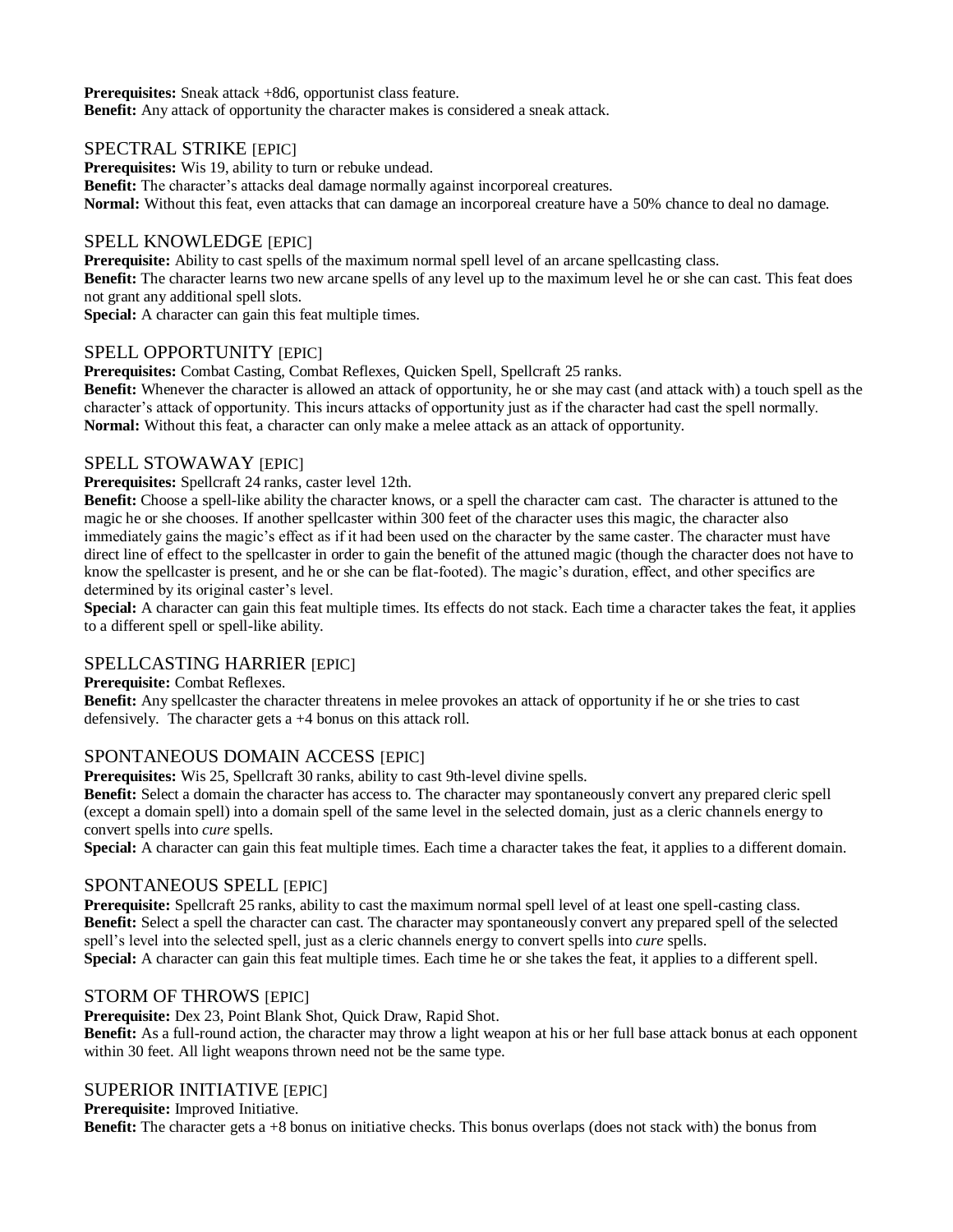Improved Initiative.

### SWARM OF ARROWS **[EPIC]**

**Prerequisites:** Dex 23, Point Blank Shot, Rapid Shot, Weapon Focus (type of bow used).

**Benefit:** As a full-round action, the character may fire an arrow at his or her full base attack bonus at each opponent within 30 feet.

# TERRIFYING RAGE [EPIC]

#### **Prerequisites:** Intimidate 25 ranks, rage 5/day

**Benefit:** While you are raging, any enemy that views you must make a Will save opposed by your Intimidate check of become panicked (if it have HD less than your character level) or shaken (if it has HD equal to or up to twice your character level) for 4d6 rounds. An enemy with Hit Dice greater than twice your character level is not affected by this feat.

## TENACIOUS MAGIC [EPIC]

### **Prerequisites:** Spellcraft 15 ranks.

**Benefit:** Choose one spell the character knows or spell-like ability the character possesses. Whenever the chosen form of magic would otherwise end due to a *dispel* effect, the magic is instead only suppressed for 1d4 rounds. The magic still ends when its duration expires, but the suppressed rounds do not count against its duration. The character can dismiss his or her own spell or spell-like ability (if dismissible) or dispel his or her own tenacious magic normally.

**Special:** A character can gain this feat multiple times. Each time he or she takes the feat, it applies to a different spell or spell-like ability.

### THUNDERING RAGE [EPIC]

### **Prerequisites:** Str 25, rage 5/day.

**Benefit:** Any weapon the character wields while in a rage is treated as a thundering weapon. The DC of the Fortitude save to resist deafness is equal to  $10 + 1/2$  the character's level. This ability does not stack with similar abilities.

### TRAP SENSE **[EPIC]**

**Prerequisites:** Search 25 ranks, Spot 25 ranks, trapfinding class ability.

**Benefit:** If the character passes within 5 feet of a trap, he or she is entitled to a Search check to notice it as if the character was actively looking for it.

## TWO-WEAPON REND [EPIC]

**Prerequisites:** Dex 15, base attack bonus +9, Improved Two-Weapon Fighting, Two-Weapon Fighting. **Benefit:** If the character hits an opponent with a weapon in each hand in the same round, he or she may automatically rend the opponent. This deals additional damage equal to the base damage of the smaller weapon plus 1 1/2 times the character's Strength modifier. Base weapon damage includes an enhancement bonus on damage, if any. The character can only rend once per round, regardless of how many successful attacks he or she makes.

## UNCANNY ACCURACY [EPIC]

**Prerequisites:** Dex 21, base attack bonus +11, Point Blank Shot, Precise Shot, Improved Precise Shot, Spot 20 ranks. **Benefit:** The character's ranged attacks ignore the miss chance granted to targets by total concealment. The character must aim his or her attacks at the correct square to gain advantage of this feat.

**Normal:** Without this feat, characters suffer a 50% miss chance when making a ranged attack against a target with total concealment.

**Special:** A character with at least 11 levels of ranger can qualify for this feat even if he or she does not have the prerequisites for it, but can only use it when wearing light or no armor.

### UNDEAD MASTERY [DIVINE][EPIC]

**Prerequisites:** Cha 21, ability to rebuke or command undead. **Benefit:** The character may command up to ten times his or her level in HD of undead.

## UNHOLY STRIKE [EPIC]

**Prerequisites:** Smite good class feature, any evil alignment.

**Benefit:** Any weapon the character wields is treated as an unholy weapon (it is evil-aligned and deals an extra 2d6 points of damage against creatures of good alignment). This ability doesn't stack with similar abilities. If the weapon already has an alignment, this feat has no effect on the weapon.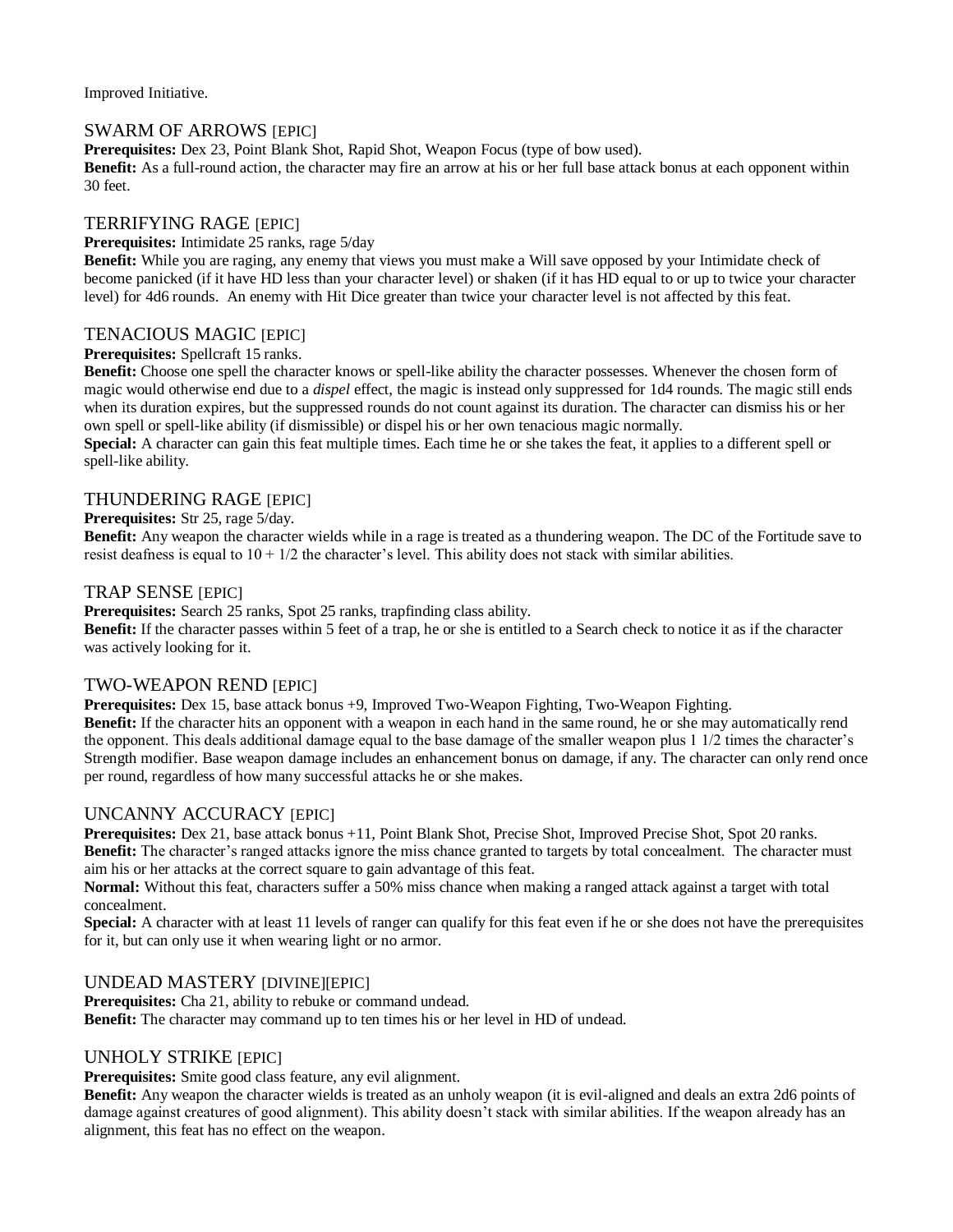# VERMIN WILD SHAPE [WILD][EPIC]

**Prerequisites:** Knowledge (nature) 24 ranks, *wild shape* 6/day.

**Benefit:** The character can use his or her normal *wild shape* ability to take the form of a vermin. The size limitation is the same as the character's limitation on animal size.

## VORPAL STRIKE [EPIC]

**Prerequisites:** Str 25, Wis 25, Improved Critical (unarmed strike), Improved Unarmed Strike, Keen Strike, Stunning Fist, *ki*  strike (adamantine).

**Benefit:** The character's unarmed strike is considered to be a slashing vorpal weapon. (At the character's option, any unarmed strike can do bludgeoning damage instead, but it loses the vorpal quality.) This ability doesn't stack with similar abilities

## WIDEN AURA OF COURAGE [EPIC]

**Prerequisite:** Cha 25, aura of courage class ability. **Benefit:** The character's aura of courage extends to all allies within 100 feet of the character.

## WIDEN AURA OF DESPAIR [EPIC]

**Prerequisite:** Cha 25, aura of despair class ability. **Benefit:** The character's aura of despair extends to all allies within 100 feet of the character.

## ZONE OF ANIMATION [DIVINE][EPIC]

**Prerequisite:** Cha 25, Undead Mastery, ability to rebuke or command undead.

**Benefit:** The character can use a rebuke or command undead attempt to animate corpses within range of his or her rebuke or command attempt. The character animates a total number of HD of undead equal to the number of undead that would be commanded by the character's result (though the character can't animate more undead than there are available corpses within range). The character can't animate more undead with any single attempt than the maximum number he or she can command (including any undead already under his or her command). These undead are automatically under the character's command, though his or her normal limit of commanded undead still applies. If the corpses are relatively fresh, the animated undead are zombies. Otherwise, they are skeletons.

These feats are not epic feats, so they may be selected by character any time he or she could select a new feat.

## GREATER MULTIWEAPON FIGHTING [GENERAL]

**Prerequisites:** Dex 19, three or more arms, Improved Multiweapon Fighting, Multiweapon Fighting, base attack bonus +15. **Benefit:** The creature may make up to three extra attacks with each extra offhand weapon it wields, albeit at a –10 penalty on the third attack with each weapon.

**Special:** This feat replaces the Greater Two-Weapon Fighting feat for creatures with more than two arms.

## IMPROVED FLYBY ATTACK [GENERAL]

**Prerequisite:** Fly speed, Dodge, Flyby Attack, Mobility.

**Benefit:** If the standard action taken by a creature during a round in which it uses Flyby Attack is a melee attack, the creature provokes no attacks of opportunity from moving out of squares threatened by its target.

**Normal:** Without this feat, a creature making an attack as part of a Flyby Attack maneuver provokes attacks of opportunity as normal from moving out of squares threatened by its target.

# IMPROVED MULTIATTACK [GENERAL]

**Prerequisite:** Three or more natural weapons, Multiattack

**Benefit:** The creature's secondary attacks with natural weapons have no penalty. They still add only one-half the creature's Strength bonus, if any, to damage dealt.

**Normal:** Without this feat, the creature's secondary natural attacks have  $a - 5$  penalty (or  $a - 2$  penalty if it has the Multiattack feat).

### IMPROVED MULTIWEAPON FIGHTING [GENERAL]

**Prerequisites**: Dex 15, three or more arms, Multiweapon Fighting, base attack bonus +9.